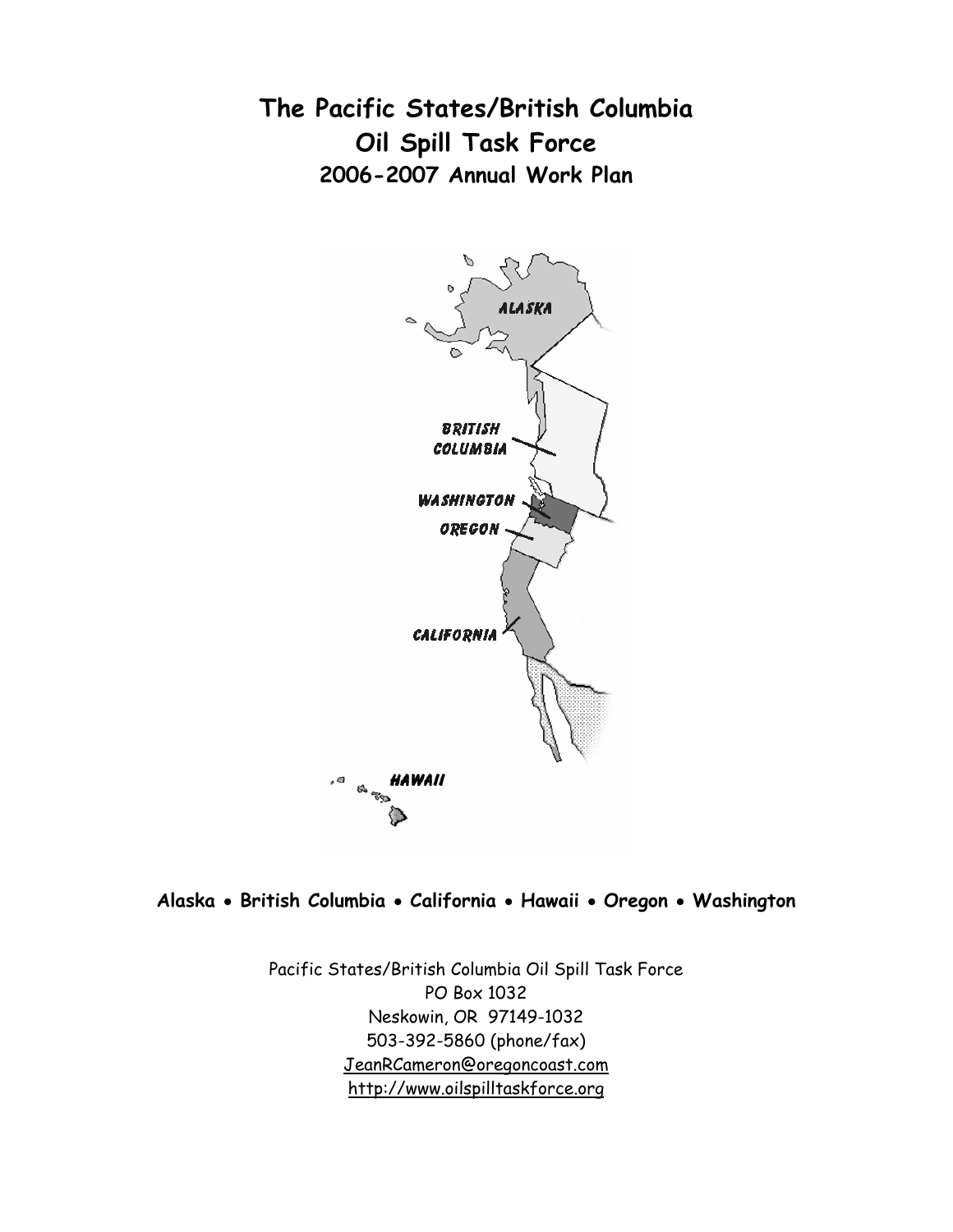# **2006-2007 Annual Work Plan TABLE OF CONTENTS**

| <b>Spill Prevention Objective</b>                                             |  |
|-------------------------------------------------------------------------------|--|
| Database Project                                                              |  |
| <b>Prevent Pipeline Spills</b>                                                |  |
| <b>WCOVTRM Implementation Analysis</b><br>Recommended Best Industry Practices |  |
| <b>POSPET</b>                                                                 |  |
| <b>Monitor TAPS Conversions</b>                                               |  |
| Topics of Concern                                                             |  |
| Spill Preparedness and Response Objective                                     |  |
| Promote Remote Sensing Technology                                             |  |
| Contingency Plans for Non-tank Vessels                                        |  |
| Monitor Places of Refuge Annex                                                |  |
| Maintain the IVRP matrix                                                      |  |
| Maintain OILS 911 Spill Reporting Number                                      |  |
| Update Mutual Aid Agreements                                                  |  |
| Clarify states' roles and authorities                                         |  |
| Topics of Concern                                                             |  |
| <b>Communications Objective</b>                                               |  |
| Host Clean Pacific Conference                                                 |  |
| Stakeholder Outreach                                                          |  |
| <b>Track Federal Policies</b>                                                 |  |
| Maintain Web Site                                                             |  |
| Legacy Awards Program                                                         |  |
| Meet with Federal Officials                                                   |  |
| Outreach to other states/provinces                                            |  |
| <b>Communications among Member Agencies</b>                                   |  |
| Develop 2007-2008 Annual Work Plan                                            |  |
| Attachments:                                                                  |  |
| A. Vision, Mission, Goals, & Objectives                                       |  |
| B. Key Task Force Personnel                                                   |  |
| C. Points of Contact                                                          |  |
| D. Annual Work Plan Timeline & Glossary                                       |  |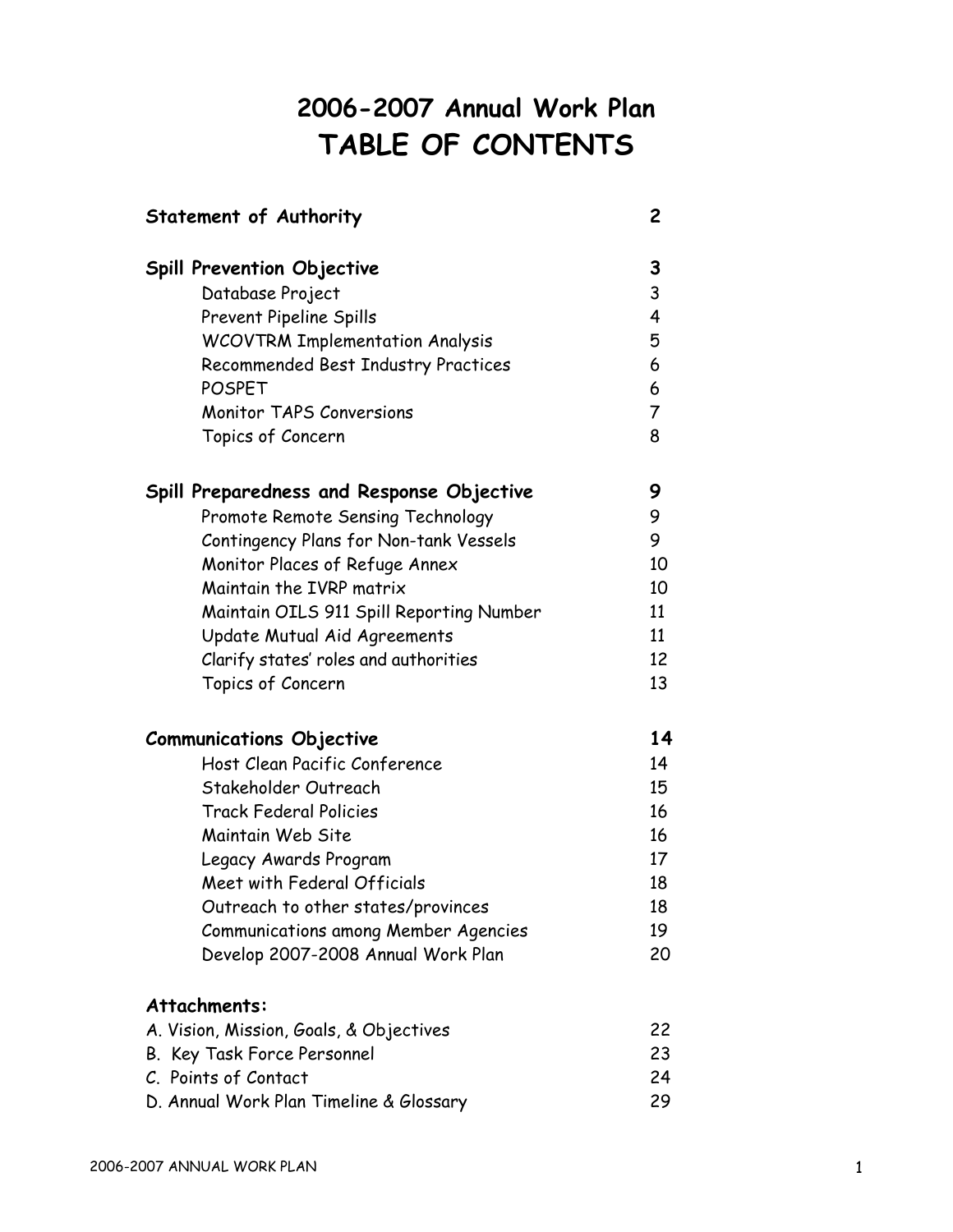# **Pacific States/British Columbia Oil Spill Task Force 2006-2007 Annual Work Plan**

# **Statement of Authority**

This document represents a consensus of the 2006 Pacific States/British Columbia Oil Spill Task Force Members concerning a common sense of purpose and direction for the work year from 2006 to 2007. This Annual Workplan is adopted pursuant to and follows the intent of the Pacific States/British Columbia Oil Spill Memoranda of Cooperation of 1989 and 2001 and the 2004-2009 Strategic Plan, and is endorsed by the following members (to be updated following adoption 7/20/06):

- Signed by Lisa Curtis, Acting Administrator, Office of Spill Prevention and Response, California Department of Fish and Game, on July 20, 2006
- Signed by Kurt Fredriksson, Commissioner, Alaska Department of Environmental Conservation, on July 20, 2006
- Signed by Dale Jensen for Jay Manning, Director, Washington Department of Ecology, on July 20, 2006
- Signed by Laurence Lau, Deputy Director for Environmental Health, Hawaii Department of Health, on July 20, 2006
- Signed by Paul Slyman, Deputy Director, Oregon Department of Environmental Quality, on July 20, 2006
- Signed by Chris Trumpy, Deputy Minister, British Columbia Ministry of Environment, on July 20, 2006

(Signatures are on file at the Pacific States/British Columbia Oil Spill Task Force office)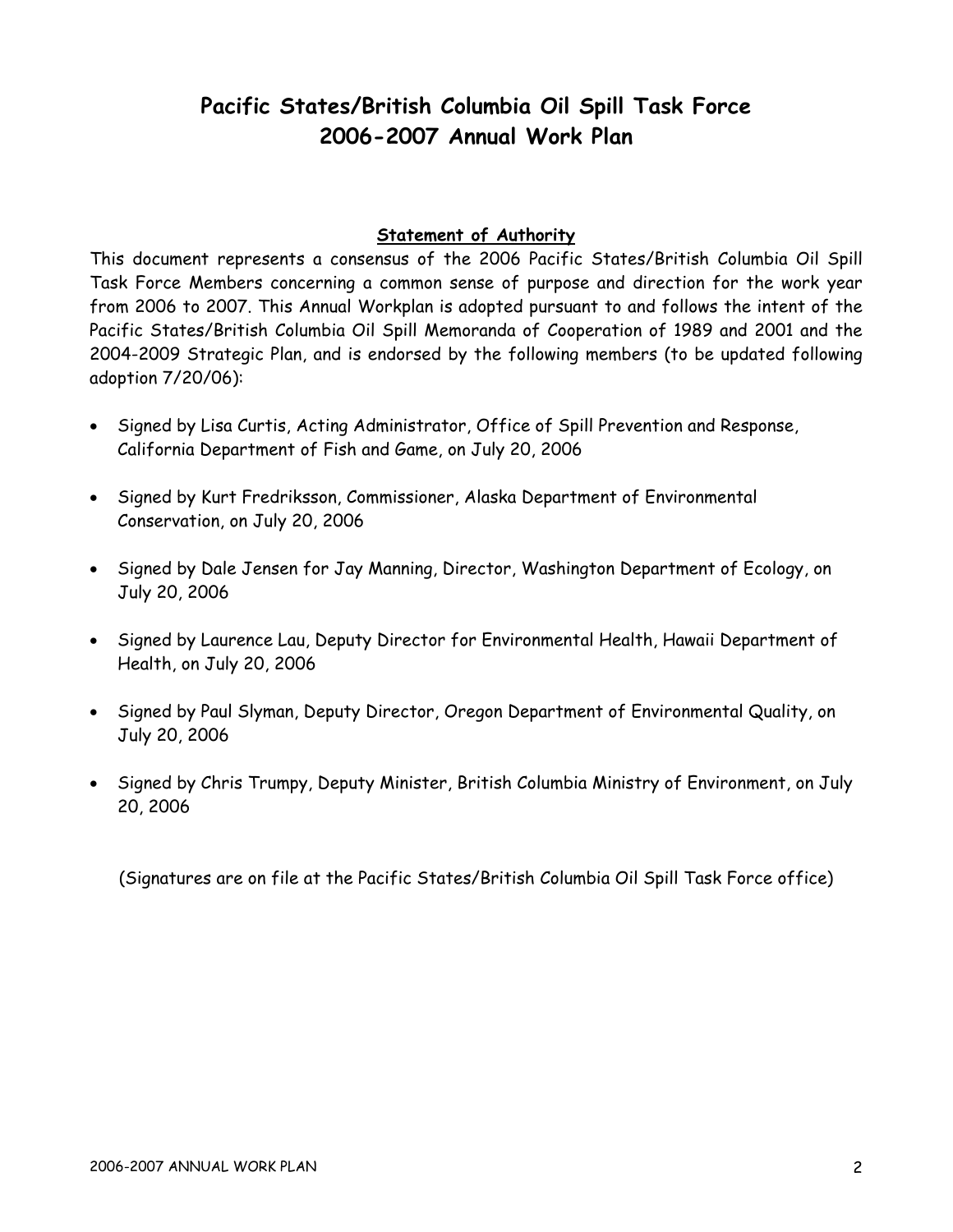# **SPILL PREVENTION OBJECTIVE**

To prevent oil spills from vessels, pipelines, facilities, vehicles, and railroads through development and implementation of regulatory and public/private partnerships.

# **TASK I: The Pacific States/BC Oil Spill Task Force Database Project**

**Goal:** Maintain a regional database of spill events and incidents in our member jurisdictions that provides information on spill trends and causal factors. **Lead Responsibility:** Camille Stephens, Alaska Department of Environmental Conservation

# **Process and Timeline:**

**Step 1:** Continue the Database Project Workgroup with the following charter:

- Identify short-term steps and goals that will incrementally achieve the project goal.
- Refine the Data Dictionary to reflect experience gained during data submission and analyses as well as the collection capabilities of member agencies.
- Continue to refine data submittals consistent with the Task Force Data Dictionary, including refining applications of the terms "other" and "unknown".
- Incorporate collection of data that reflects activity occurring at the time of a spill for use in sensitivity analyses, with emphasis on activities involved in the various oil transfer operations.
- Refine causal investigations and information entered into the database to achieve a level of specificity that supports effective analysis while conforming to the collection capabilities of member agencies. Strive to improve member agency analysis and collection capabilities where appropriate.
- Establish a data submission frequency (at least semi-annually) that promotes a consistent application of effort and quality review by member agencies.
- As the quality and scope of data submission continues to improve, collaborate to design an application that facilitates import of data submissions by member agencies as well as analysis of the regional information for trends and causal factors.
- The workgroup will be composed of one representative from each member agency; such representative should be assigned the Task Force database responsibilities at the operational level within the agency, should be conversant with data entry and quality issues, and be familiar with Access database principles. The workgroup chair will be Camille Stephens of the Alaska Department of Environmental Conservation.

**Target Date:** The workgroup will convene primarily by conference call, quarterly or as needed.

**Step 2:** In order to promote consistent application of the Data Dictionary, member agencies will participate in an investigator training event in early 2007; other state and federal agencies will be invited to participate.

**Target Date:** Winter 2007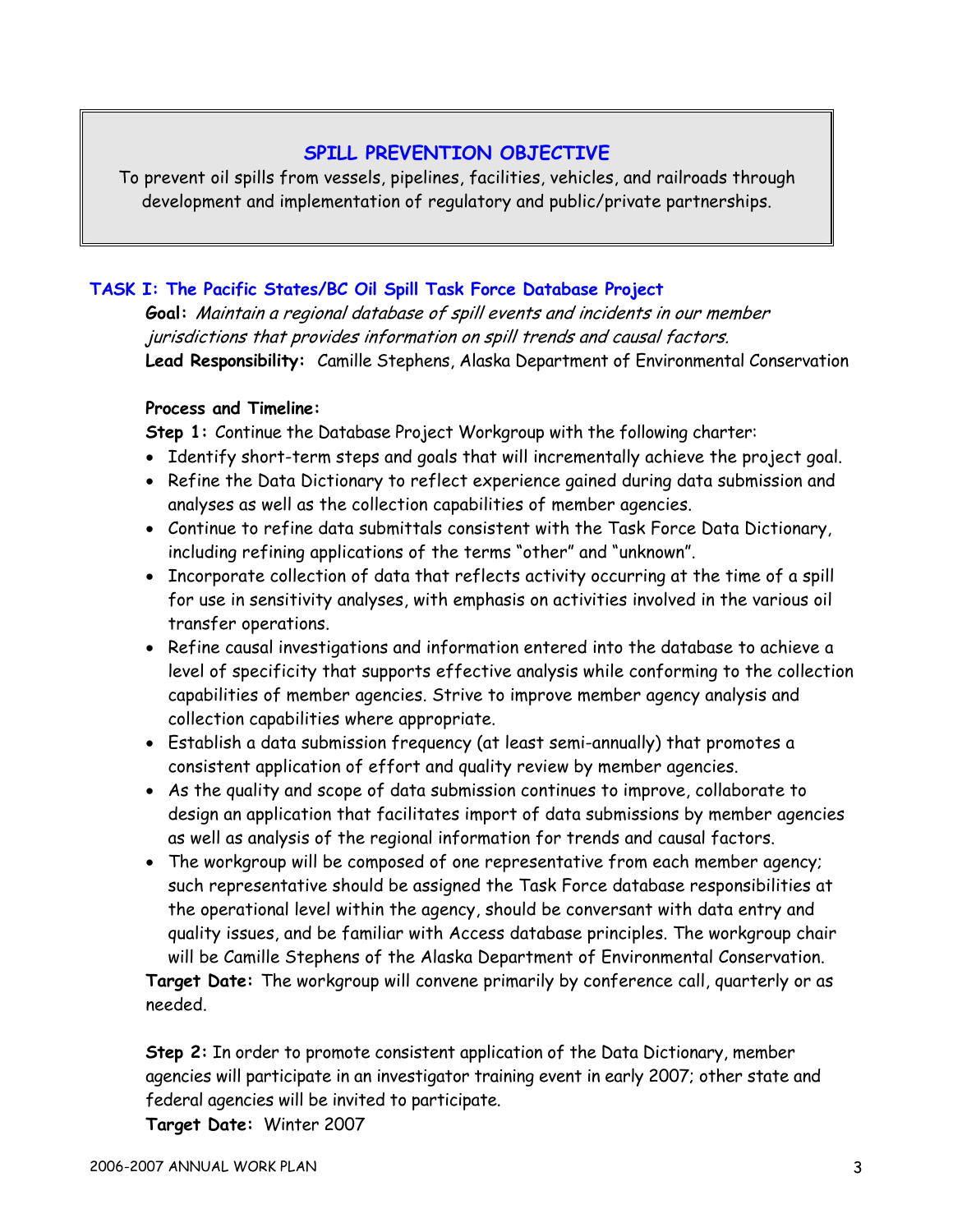# **Task I Workload:**

- Each Agency: Assign a representative to the project workgroup and support their participation. Provide a firm commitment of the necessary resources at the agency operational/middle management level.
- AK Department of Environmental Conservation: Provide necessary project leadership.
- WA Department of Ecology: Jack Barfield to update the Data Dictionary.
- BC Ministry of Environment: Provide liaison with the Provincial agency that manages spill data and facilitate BC's participation in this program.
- Coordinating Committee: Monitor and advise regarding task implementation. Determine which member agency will host the Investigator Training event.
- Executive Coordinator: Provide necessary material and project staffing.

# **TASK II: Preventing Spills from Pipelines**

**Goal:** To prevent spills from transmission pipelines carrying either crude or refined product, while also improving pipeline spill preparedness and response. **Lead Responsibility:** The Executive Coordinator with the Coordinating Committee

# **Process and Timeline:**

**Step 1:** Compile a table of both federal and jurisdictional regulations – as well as any voluntary programs - governing pipeline spill prevention, preparedness, and response, including training requirements for operators. Also report on the status of Geographic Response Plans for pipelines in each jurisdiction.

**Target Date:** Fall 2006

**Step 2:** Host a Roundtable Discussion including representatives of the US Pipeline and Hazardous Materials Safety Administration, EPA, MMS, and appropriate Canadian agencies to discuss federal regulations governing pipeline spill prevention, preparedness, and response, including training requirements for operators. Also ask representatives of US and Canadian operators of oil transmission lines to describe their pipeline spill prevention, preparedness, and response programs. Ask all speakers to discuss Best Available Technology for spill prevention and leak detection. **Target Date:** Spring 2007

**Step 3:** Review information gathered through these steps and determine the next steps, including a decision whether a Project Workgroup involving key stakeholders should be formed to address next steps.

**Target Date:** Summer 2007

- Each Agency: Identify Points of Contact for this project.
- Coordinating Committee: Serve as the workgroup for steps 1 and 2; and define membership in the project workgroup described in step 3 as needed.
- Executive Coordinator: Coordinate and support implementation of all steps identified above.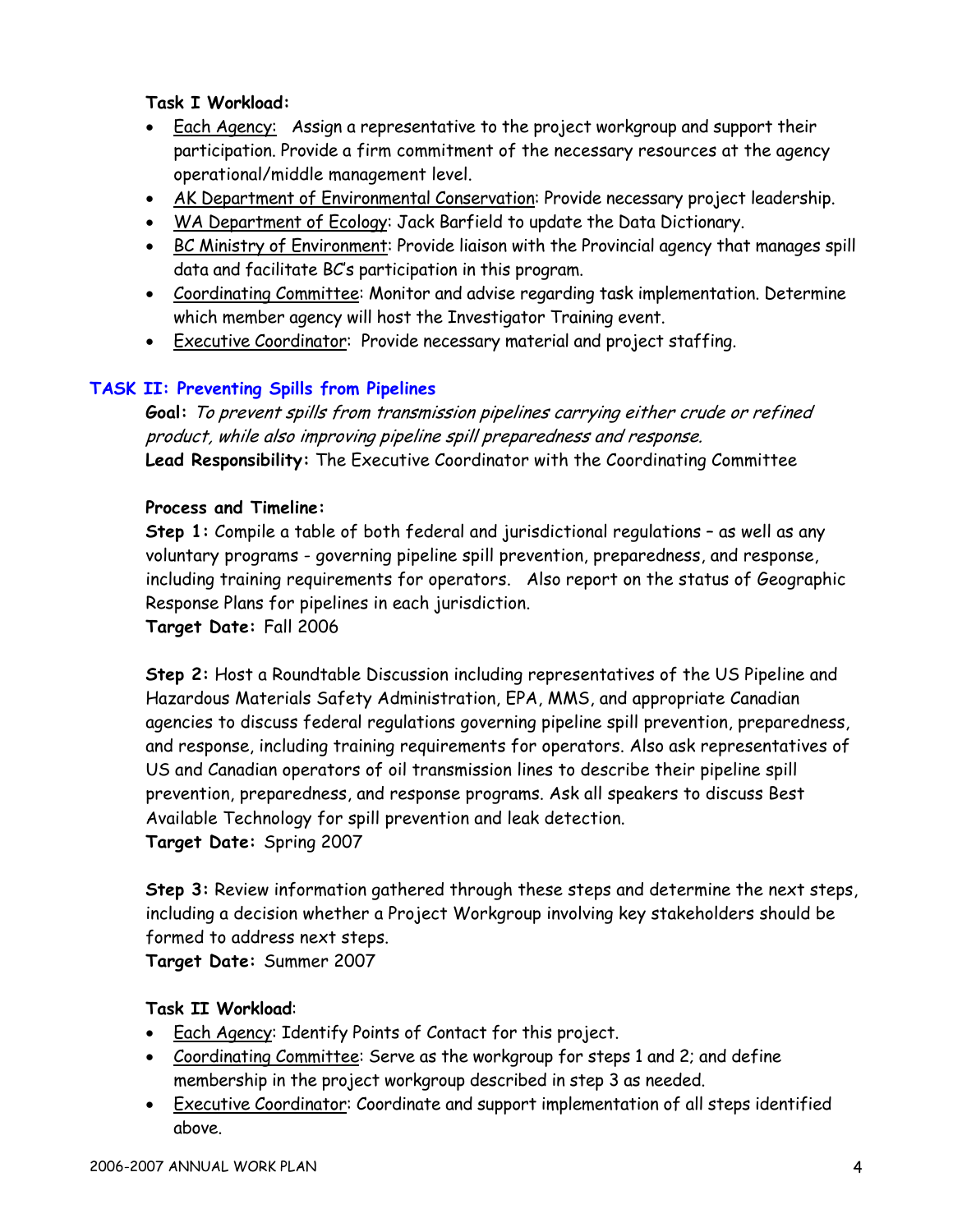### **TASK III: Report on the status of implementation and efficacy of the West Coast Offshore Vessel Traffic Risk Management (WCOVTRM) Project Workgroup's Recommendations**

**Goal:** Report to the Task Force Members regarding to what extent, and to what effect, the 2002 recommendations of the WCOVTRM Workgroup have been implemented. Include recommendations regarding how the Task Force – in partnership with the U.S. and Canadian Coast Guards - should continue to implement these or alternative recommendations.

**Lead Responsibility:** Task Force Executive Coordinator & Rick Holly, OSPR

#### **Process and Timeline:**

**Step 1:** Representatives of the U.S. Coast Guard (USCG) and the Canadian Coast Guard (CCG) will work with the Task Force Executive Coordinator and Rick Holly of OSPR, Co-Chair of the WCOVTRM Workgroup, to draft concise reports on the implementation status and efficacy of each recommendation.

**Target Date:** January 2007

**Step 2:** The Executive Coordinator will compile the reports and submit them to both the Task Force Coordinating Committee and members of the WCOVTRM Workgroup for review and comment. All participants will be invited to submit recommendations regarding further actions to be taken.

**Target Date:** April 2007

**Step 3**: Representatives of the US Coast Guard and the Canadian Coast Guard will work with the Task Force Executive Coordinator and Rick Holly to review the recommendations for further action, based on the WCOVTRM Workgroup's 2002 criteria (see p.55 of Final Report). A final report will be submitted to the USCG, the CCG, the WCOVTRM Workgroup, and the Task Force Members that covers the implementation status, recommendations for further actions, and a draft work plan if necessary. **Target Date:** Summer 2007

# **Task III Workload**:

- Each Agency: Identify Points of Contact for this project.
- OSPR**:** Rick Holly, Project Co-Chair, to participate in analysis and provide guidance
- Coordinating Committee: Monitor and advise regarding task implementation.
- Executive Coordinator: Coordinate and support implementation of all steps identified above.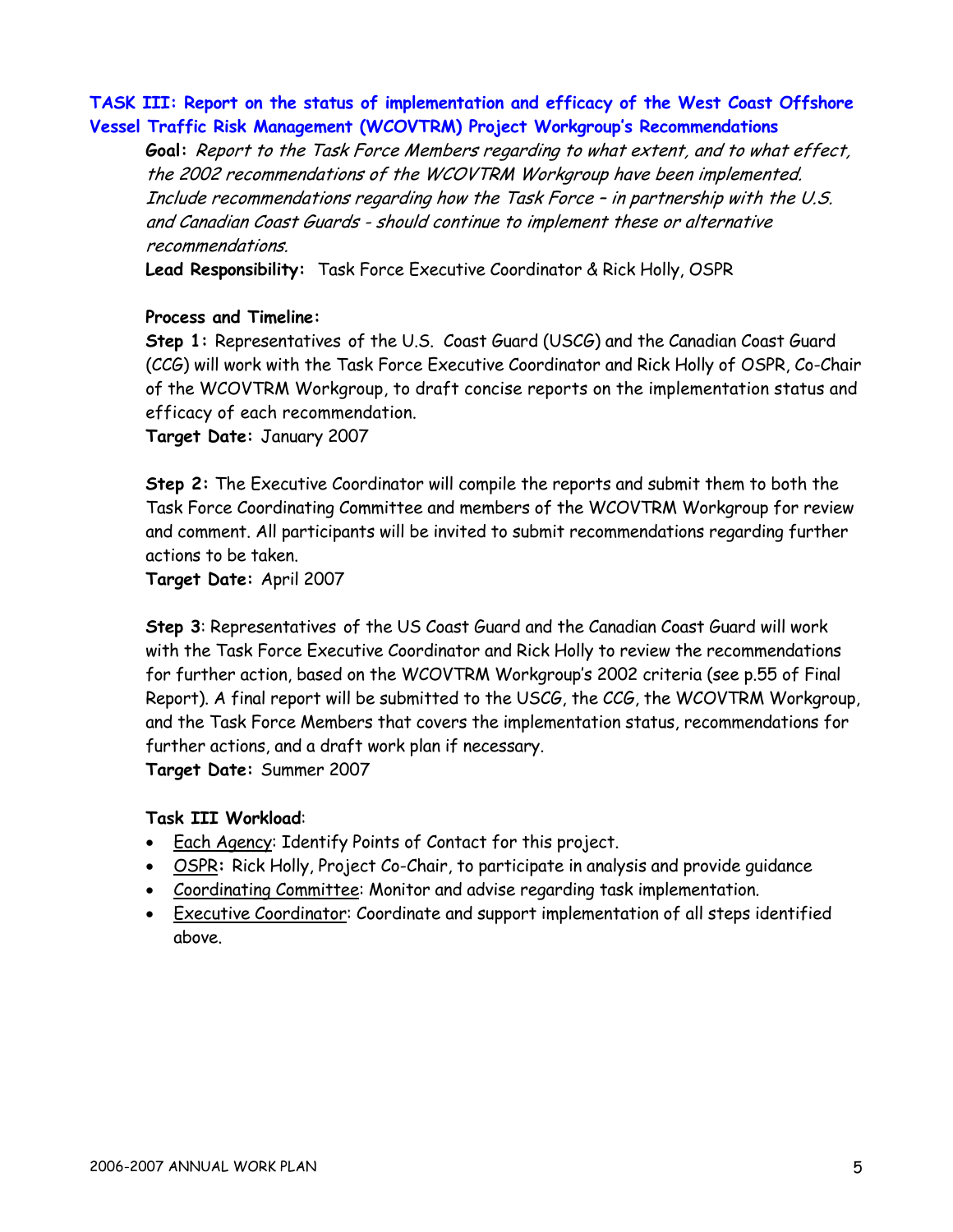#### **TASK IV: Advocate for Best Industry Practices (BIPs) for Vessels and Tug/Tank Barges**

**Goal:** Communicate recommendations regarding Best Industry Practices to prevent oil spills from tank and non-tank vessels 300 GT or larger, and from tank barges. **Lead Responsibility:** Executive Coordinator with technical support from Laura Stratton, Washington Department of Ecology

#### **Process and Timeline:**

**Step 1:** The US Coast Guard Pacific Area recommended that the West Coast Harbor Safety Committees (HSCs) develop Standards of Care for their ports consistent with the Best Industry Practices. The Task Force will continue to monitor the West Coast Harbor Safety Committees progress in implementing the Best Industry Practices. **Target Date:** Ongoing

**Step 2:** Work with the American Waterways Operators (AWO) Pacific Region to convene the AWO/USCG Pacific Region Quality Steering Committee to endorse and develop a plan for implementing the tug/tank barge Best Industry Practices. **Target Date:** Spring 2007

#### **Task Workload**:

- Each Agency: Identify Points of Contact and assist with communications and outreach.
- WA Department of Ecology: Provide policy leadership and technical support.
- Coordinating Committee: Monitor and advise regarding task implementation.
- Executive Coordinator: Lead on implementation of all steps identified above.

#### **TASK V: Pacific Oil Spill Prevention Education Team (POSPET)**

**Goal:** Support the Pacific Oil Spill Prevention Education Team's campaign to prevent small oil spills from fishing and recreational vessels as well as marinas.

**Lead Responsibility:** Task Force Executive Coordinator with Eric Olsson, POSPET Chair and representatives of member agencies assigned to POSPET

#### **Process and Timeline:**

**Step 1:** Provide planning and logistical support for POSPET meetings in the spring and fall and for information exchange between meetings using an email listserve. Support efforts to recruit new POSPET members.

**Target Date:** Ongoing

**Step 2:** Work with POSPET members to support their outreach by providing a website and facilitating printing and distribution of campaign materials. **Target Date:** Ongoing

**Step 3:** Keep POSPET members advised regarding usage data for 1-800-OILS-911. **Target Date:** Ongoing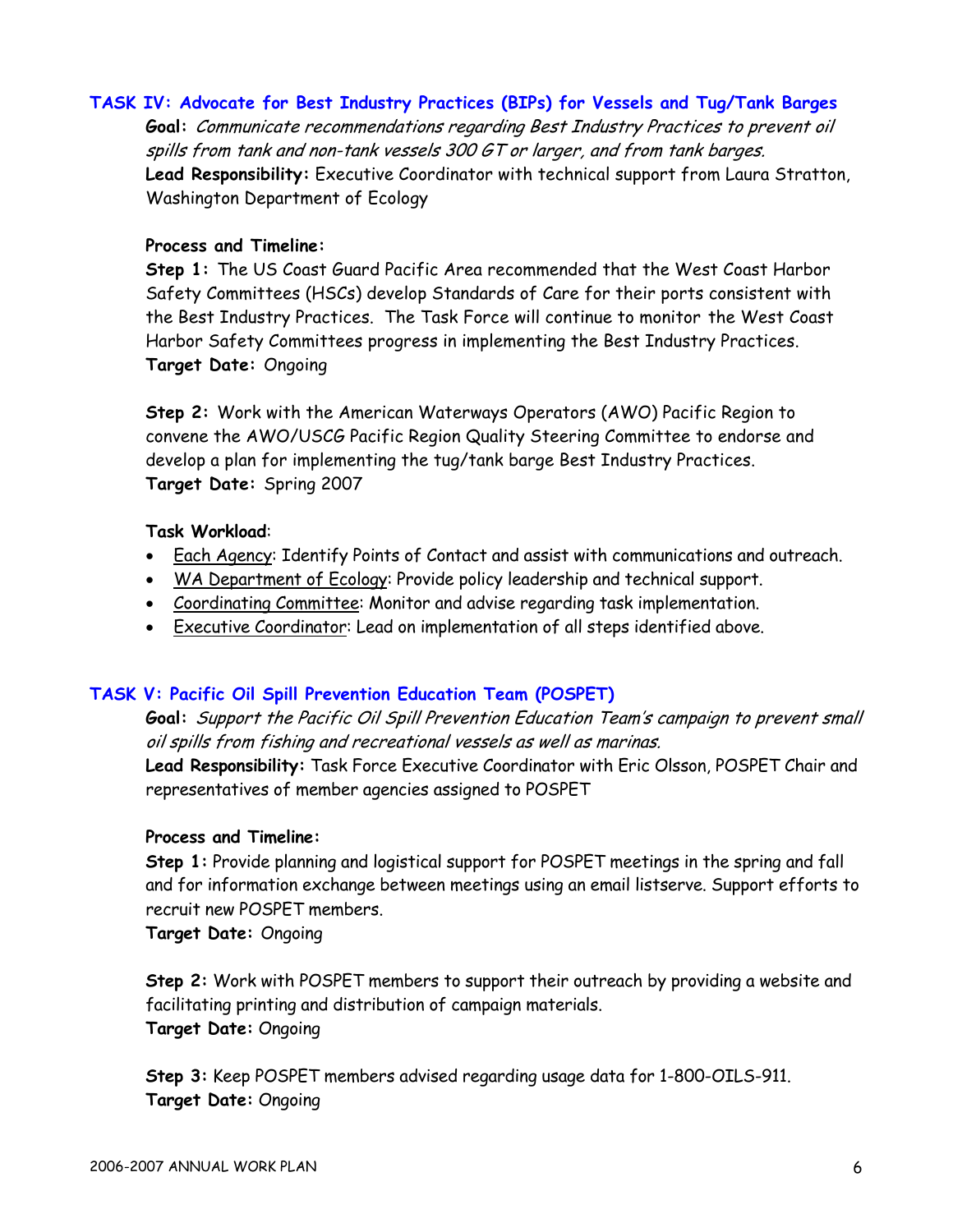# **Task Workload:**

- Executive Coordinator: Lead responsibility for Steps above, plus report to the Coordinating Committee.
- BC ME, WA DOE, OR DEQ, CA OSPR: Appoint at least one person to participate in POSPET for their jurisdiction; such a contact does not need to be limited to the member agency if another agency has a mandate to provide spill prevention education to recreational boaters and marinas. Participation in POSPET meetings may be done by conference call.
- Coordinating Committee: Monitor and advise on task implementation.

# **TASK VI: Monitor the Double Hull Conversion of the TAPS Fleet and Share Information on All Vessels of Concern**

**Goal:** Monitor the double-hull conversion of tankers in the TAPS trade and share relevant information regarding incidents, inspections, near-misses, disabled vessel coastal transit plans, for tank ships, tank barges, and non-tank vessels transiting between member jurisdictions.

**Lead Responsibility**: Executive Coordinator and Laura Stratton, Washington Department of Ecology

# **Process and Timeline:**

**Step 1:** Ecology will maintain and provide a listing of TAPS tankers that includes vessel names, build dates, retirement dates, and owner/operators, in order to monitor the age, new build construction status, and double-hull conversion dates for TAPS trade tankers. As this information is updated, it will be expanded to include an analysis of what percentage of the TAPs tanker fleet are single hull, double-bottom, and double hull. **Target Date**: Quarterly or as needed to reflect new information

**Step 2:** The Executive Coordinator will request information from the U.S. Coast Guard regarding TAPS tanker inspections and any trends of concern identified by their Critical Area Inspection Program (CAIP). **Target Date:** Annually

**Step 3:** All member agencies will share information with one another regarding both tank and non-tank vessel inspections, incidents, near-misses, and disabled vessel coastal transit plans, which indicate possible risks to other member jurisdictions. **Target Date:** Ongoing

- Laura Stratton (WDOE) will take the lead on tracking and advising the Coordinating Committee regarding double-hull conversions, new build construction status, and the status of the TAPS fleet.
- Each Agency: Identify Points of Contact for information exchange regarding incidents, near-misses, and inspection problems for both tank and non-tank vessels, as well as tank barges, which are transiting between member jurisdictions.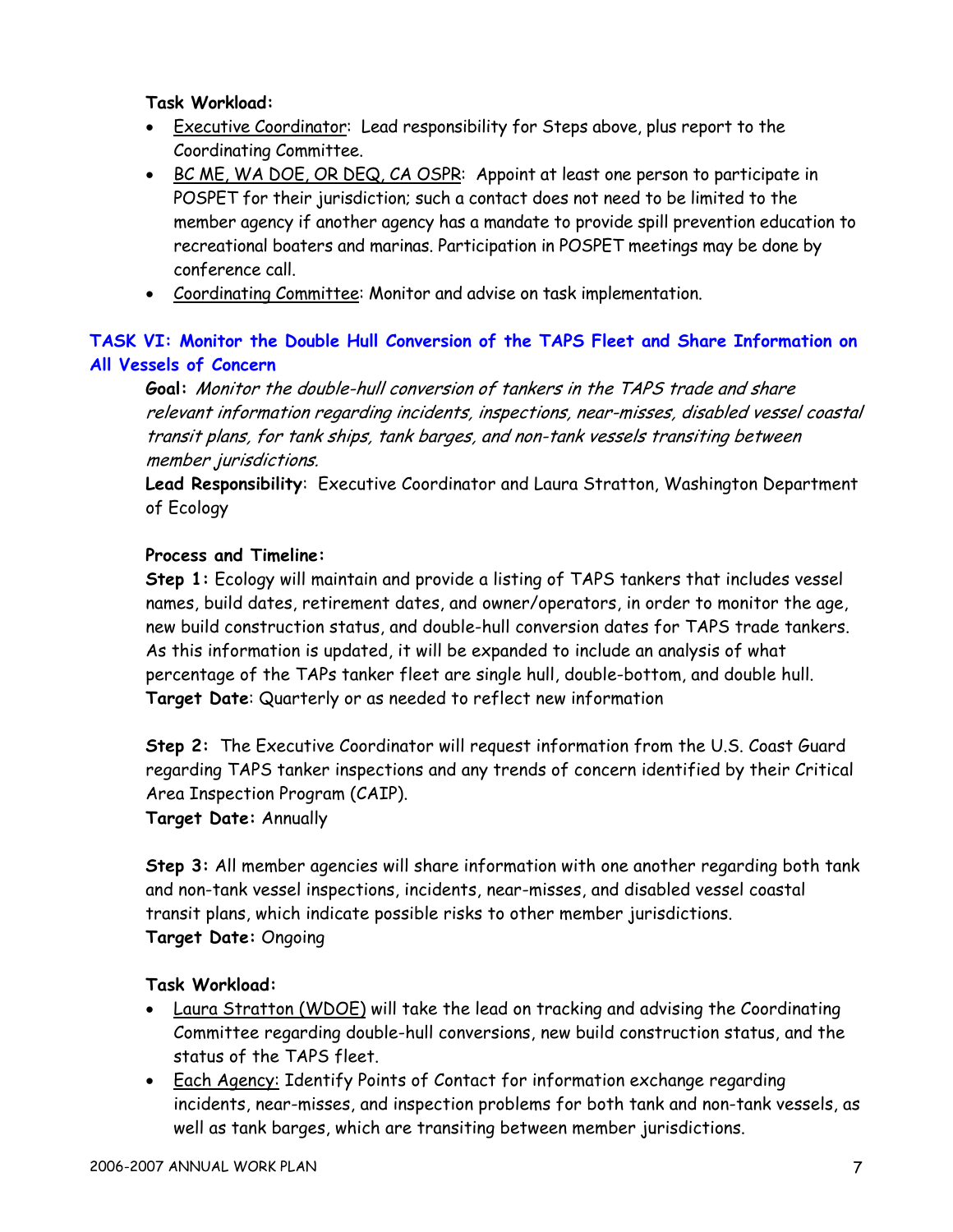• Executive Coordinator and Coordinating Committee: Monitor and facilitate task implementation. Contact the USCG regarding CAIP inspections of TAPS tankers.

# **TASK VII: Monitor Spill Prevention Topics of Concern**

**Goal:** Monitor and share information on the following Spill Prevention Topics of Concern:

- Cruise ship operations with regard to spills and other water pollution impacts
- Oil spill prevention research and development, including Best Available Technology (BAT) and Best Achievable Protection (BAP)
- Offshore Lightering
- Oil spill risks from sunken vessels
- Waste oil dumping by deep draft commercial ships
- Vessel and Facility Oil Transfer regulations
- Spills from trucks and implementation of state/provincial recommendations
- Salvage capabilities and regulations
- Liquefied Natural Gas shipping and terminal operations
- Implementation of the US Ocean Plan
- Tug escort requirements
- Ballast water regulations preventing spread of invasive aquatic species
- Track the development of "Green Port programs" including waste oil reception facilities
- Federal preemption issues

**Responsibility:** Executive Coordinator, Coordinating Committee, designated Points of Contact

**Process:** Share information at quarterly meetings or as appropriate between meetings **Timeline:** Ongoing

- Executive Coordinator and Coordinating Committee: Monitor and share information on Topics of Concern between and at quarterly meetings.
- Each Agency: Establish Points of Contact to monitor and exchange information on Topics of Concern.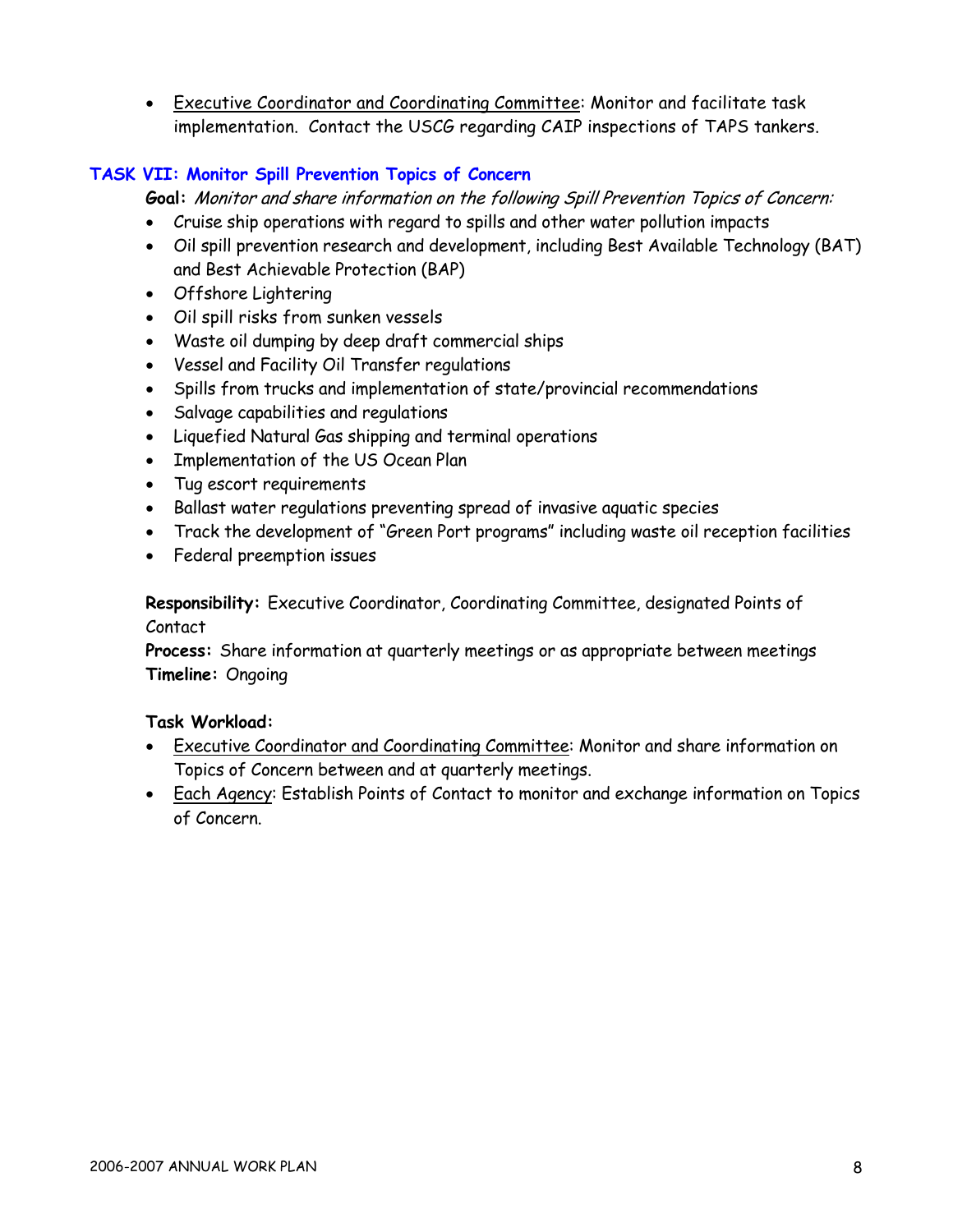# **SPILL PREPAREDNESS AND RESPONSE OBJECTIVE**

To enhance oil spill preparedness and response capabilities in U.S. and Canadian Pacific coastal areas.

**TASK I: Promote the Development and Installation of Oil Spill Remote Sensing Technology Goal:** Promote and encourage development and application of remote sensing technologies to aid oil spill detection and tactical incident management on the Pacific West Coast of the U.S. and Canada.

**Lead Responsibility:** Judd Muskat, California Office of Spill Prevention & Response

#### **Process and Timeline:**

**Step 1:** Track the development of remote sensing technology for spill detection as well as for tactical spill response with an emphasis on night and low-visibility conditions. **Target Date:** Ongoing

**Step 2:** Track implementation of RADARSAT by the U.S. Coast Guard Pacific Area, and consider opportunities for Task Force member agencies to provide financial and other support.

**Target Date:** Ongoing

**Step 3:** Encourage contingency plan-holders and Oil Spill Response Organizations operating in the west coast jurisdictions to invest in remote sensing tools, including aerial capabilities.

**Target Date:** On going

# **Task Workload**:

- Each agency: Identify Points of Contact for this project.
- Coordinating Committee**:** Serve as the Project Workgroup. Work through Area Committees and other appropriate venues to implement Step 3 in each jurisdiction.
- Executive Coordinator: Overall coordination and implementation as described above.

#### **TASK II: Contingency Planning Requirements for Non-Tank Vessels**

**Goal:** Coordinate with the U.S. Coast Guard and Transport Canada to ensure adequate contingency planning and financial responsibility coverage for non-tank vessels transiting the West Coast.

**Lead Responsibility:** Executive Coordinator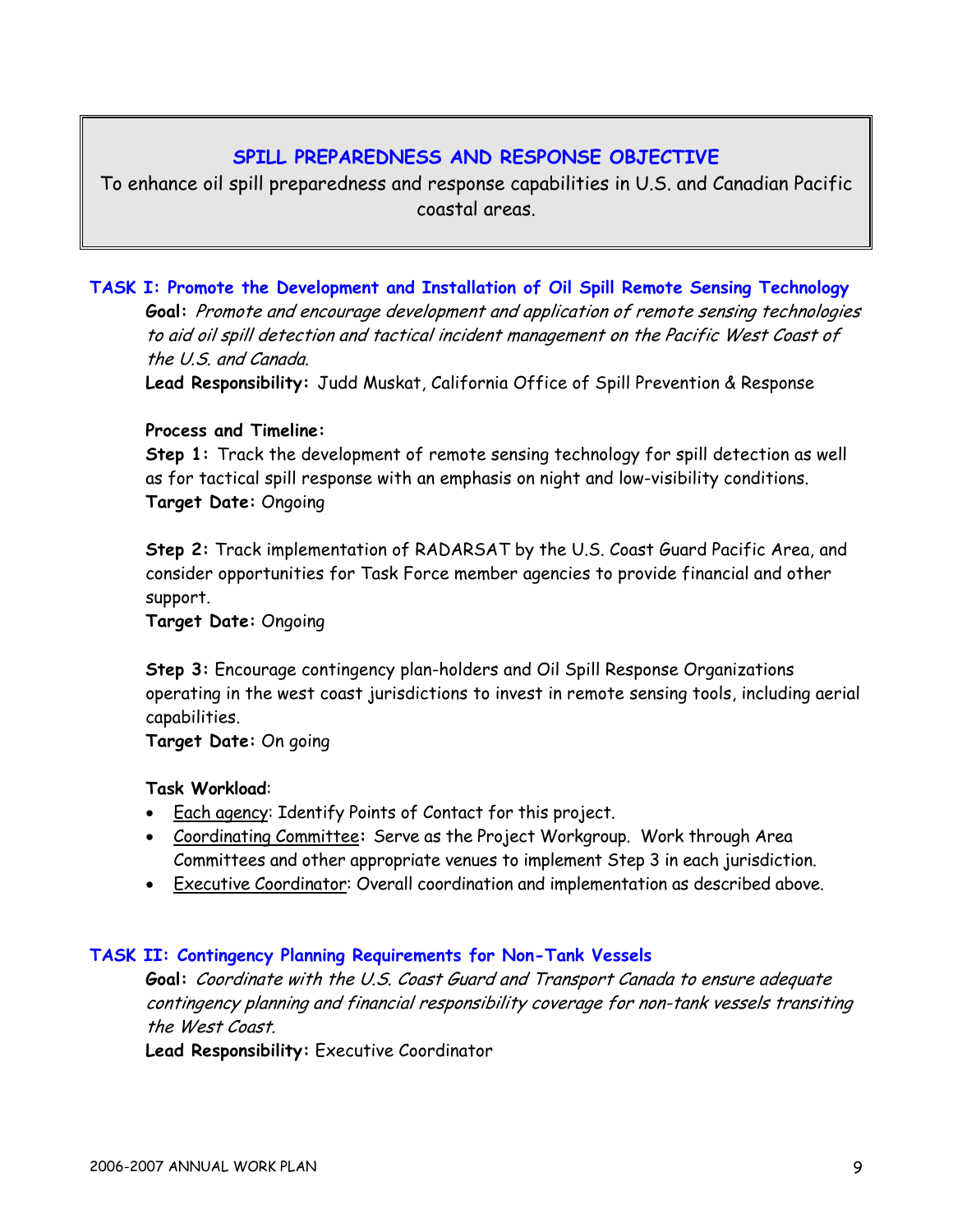### **Process and Timeline:**

**Step 1:** Monitor and comment on U.S. Coast Guard rulemaking regarding contingency planning requirements, as well as Certificate of Financial Responsibility and Limits of Liability for non-tank vessels.

**Target Date:** As needed

#### **Task Workload**:

- Each agency: Review and comment on letters and testimony and provide expertise and advice**.**
- Executive Coordinator: Lead on implementation of all methods identified above.

#### **TASK III: Monitor Implementation of the Places of Refuge Area Plan Annex**

**Goal:** Ensure that the Places of Refuge Annex is incorporated into West Coast Area Plans in a consistent manner.

**Lead Responsibility:** Coordinating Committee and Executive Coordinator

#### **Process and Timeline:**

**Step 1:** Work with the West Coast Area Committees to see that the Places of Refuge annex is incorporated and that the pre-planning is done as expeditiously as possible.  **Target Date:** Ongoing

#### **Task Workload:**

- Coordinating Committee: Identify Points of Contact and ensure that their agency takes the lead in each jurisdiction to complete Step 1. Use the Task Force Coordinating Committee meetings as a forum to promote consistency of implementation.
- Executive Coordinator: Support the work of the Coordinating Committee members as needed.

#### **TASK IV: Maintain the Integrated Vessel Response Plan Matrix**

**Goal:** Maintain the Integrated Vessel Response Plan (IVRP) guidance matrix for tank vessels.

**Lead Responsibility:** Executive Coordinator

#### **Process and Timeline:**

**Step 1:** As member agency or federal regulations affecting contingency plan requirements for tank vessels are adopted or revised, update the IVRP to reflect such changes.

**Target Date:** As needed

**Step 2:** If Member Agencies and the U.S. Coast Guard are willing to accept non-tank vessel plans in the IVRP format, develop a similar matrix for non-tank vessel contingency plans.

**Target Date**: As needed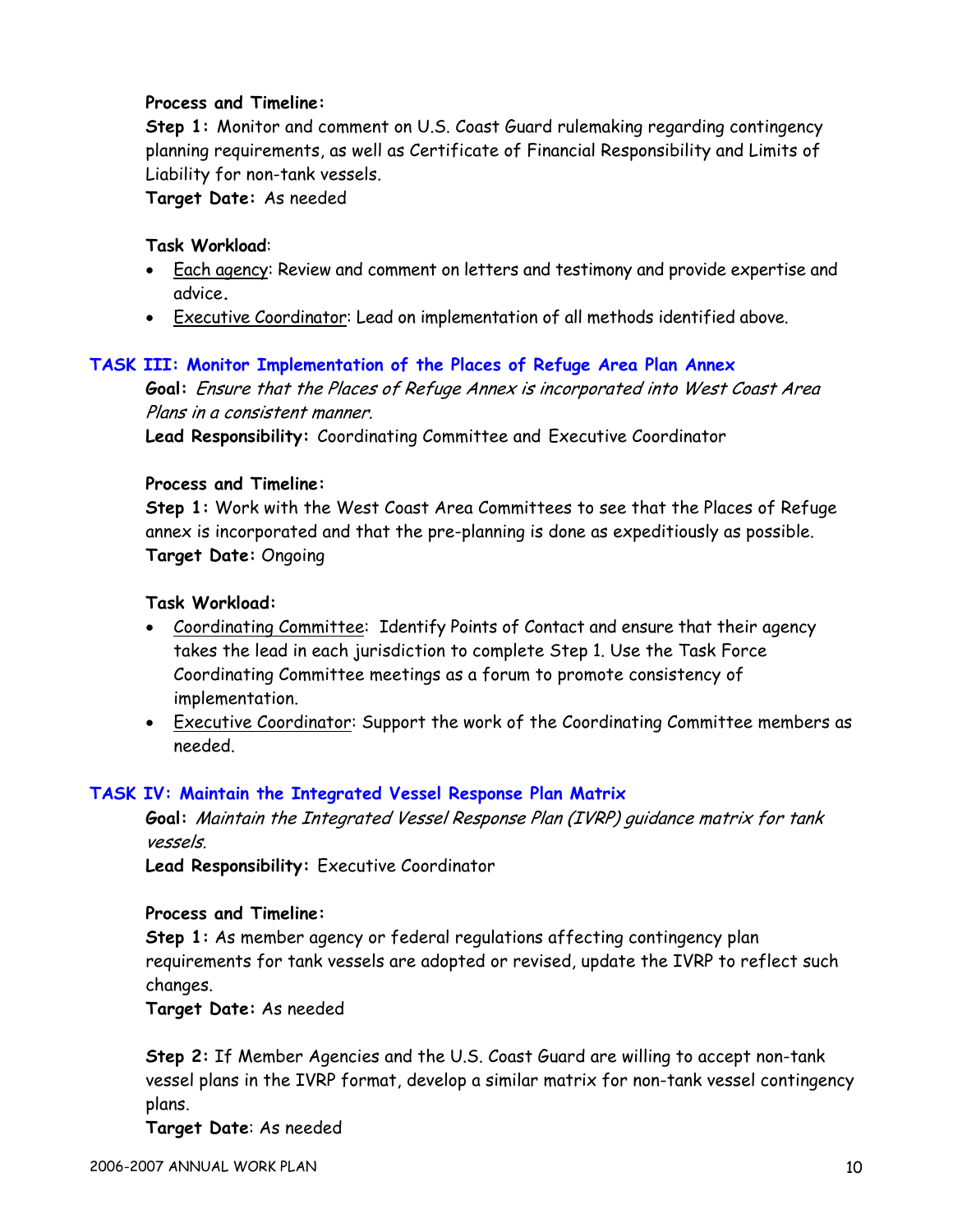**Step 3:** Publish IVRP revisions on both the Task Force and U.S. Coast Guard web sites. **Target Date**: As needed

### **Task Workload:**

- Coordinating Committee: Advise the Executive Coordinator of any rule revisions by their agencies affecting vessel contingency plans.
- Executive Coordinator: Overall coordination and implementation as described above.

# **TASK V: OILS 911 Spill Reporting Number**

**Goal:** Maintain and monitor use of the 1-800-OILS-911 spill reporting phone number for British Columbia, Washington, Oregon, and California. **Lead Responsibility:** Executive Coordinator

#### **Process and Timeline:**

**Step 1:** Pay the fee to maintain the 1-800-OILS-911 spill reporting system. **Target Date:** Monthly

**Step 2:** Provide Coordinating Committee with usage reports on the spill reporting system. **Target Date:** Quarterly

**Step 3:** Each participating member agency will ensure that participation by their jurisdiction is running smoothly and that information regarding the OILS 911 number is provided to their recreational boating and fishing community. **Target Date:** Ongoing

#### **Task Workload:**

- Coordinating Committee: Ensure that member agency responsibilities are met and report any problems to the Executive Coordinator.
- Executive Coordinator: Overall coordination and implementation as described above.

# **TASK VI: Review & Update the 1993 and 1996 Mutual Aid Agreements**

**Goal:** Update and exercise the Task Force Mutual Aid Procedures **Lead Responsibility:** Executive Coordinator

#### **Process and Timeline:**

**Step 1:** Review the procedures in the 1993 and 1996 Mutual Aid Agreements; update Points of Contact as necessary. Plan a teleconference using a spill scenario to exercise the procedures.

**Target Date:** Winter 2007

**Step 2:** Conduct a teleconference drill to test the Mutual Aid procedures. Review and discuss Lessons Learned and revise procedures accordingly. Determine whether major changes in the Agreements require Task Force Members to sign new Agreements. **Target Date:** Spring 2007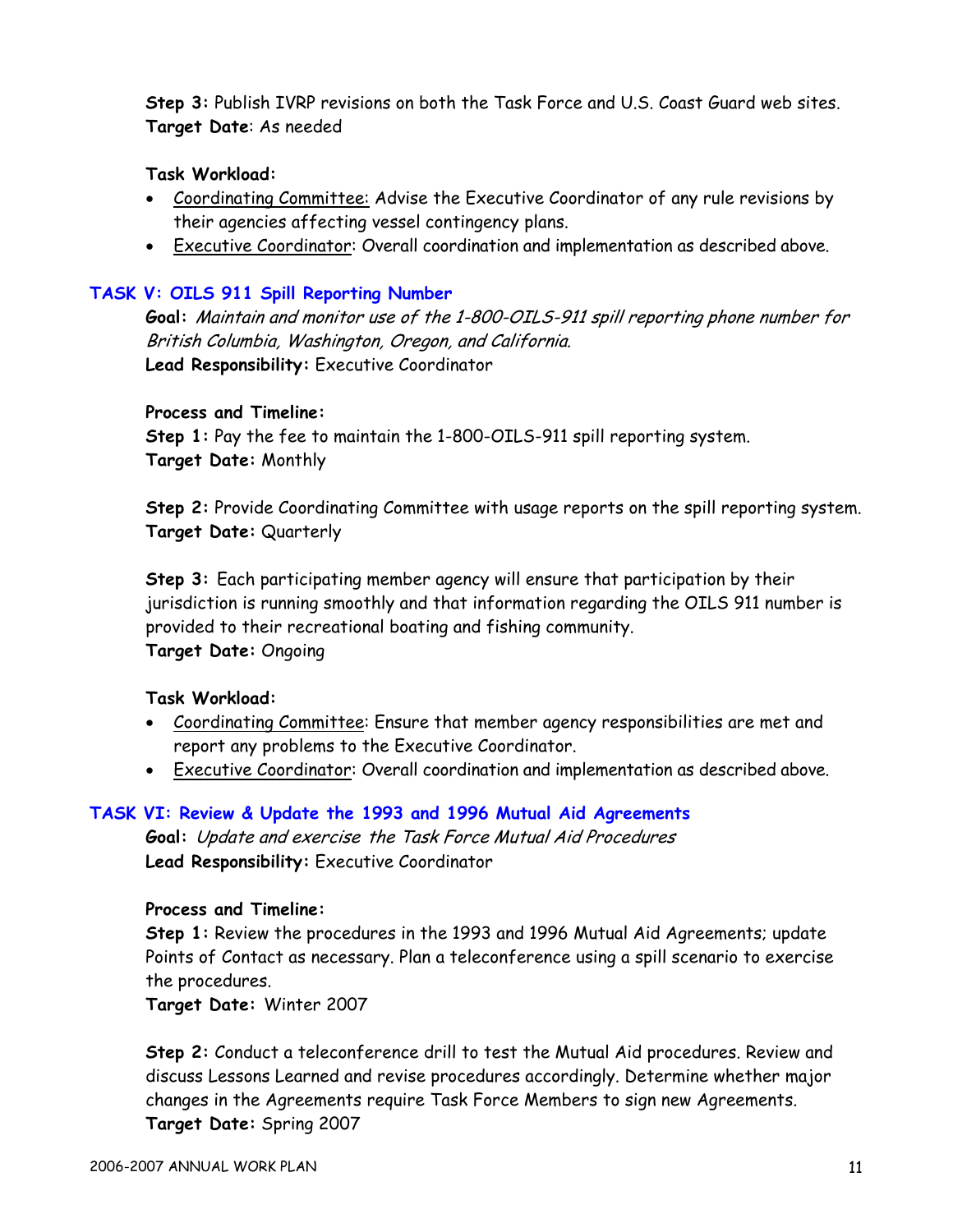**Step 3:** Communicate to plan holders and OSROs regarding their responsibilities to notify member agencies when equipment is moved.

**Target Date:** Ongoing

**Step 4:** Present revised Agreements to the Task Force Members for their signatures, if needed.

**Target Date:** Summer 2007 or the Clean Pacific Conference

**Task Workload:** 

- Member Agencies: Participate in the drill as required
- Coordinating Committee: Serve as the Project Workgroup for the Steps above
- Executive Coordinator: Overall coordination and implementation as described above

# **TASK VII: Clarify states' roles and authorities during Incidents of National Significance**

**Goal:** Work with other coastal states, the U.S. Coast Guard, and EPA to clarify state roles, authorities, and access to funding during large-scale natural disasters and other Incidents of National Significance.

**Lead Responsibility:** Executive Coordinator and Coordinating Committee

# **Process and Timeline:**

**Step 1:** Draft a consensus list of coordination issues and concerns including but not limited to response funding mechanisms, authorities, and state input to revisions to the National Response Plan based on the Lessons Learned during the 2005 response to Hurricanes Katrina and Rita.

**Target Date: Fall 2006** 

**Step 2:** Schedule a conference call with the Gulf of Mexico State Points of Contact to discuss these concerns and possible strategies to address them, including a letter to the U.S. Coast Guard and EPA, and/or to the National Response Team. Consider requesting a series of meetings with federal agencies as necessary to address these concerns. **Target Date: Fall 2006** 

**Step 3:** Implement the strategy as agreed to by the Coordinating Committee and Gulf of Mexico Points of Contact.

# **Target Date: Winter 2007**

- Coordinating Committee: Review and input to drafting list of concerns; participate in meetings with Gulf of Mexico POCs, USCG, and EPA as needed
- Executive Coordinator: Overall coordination and implementation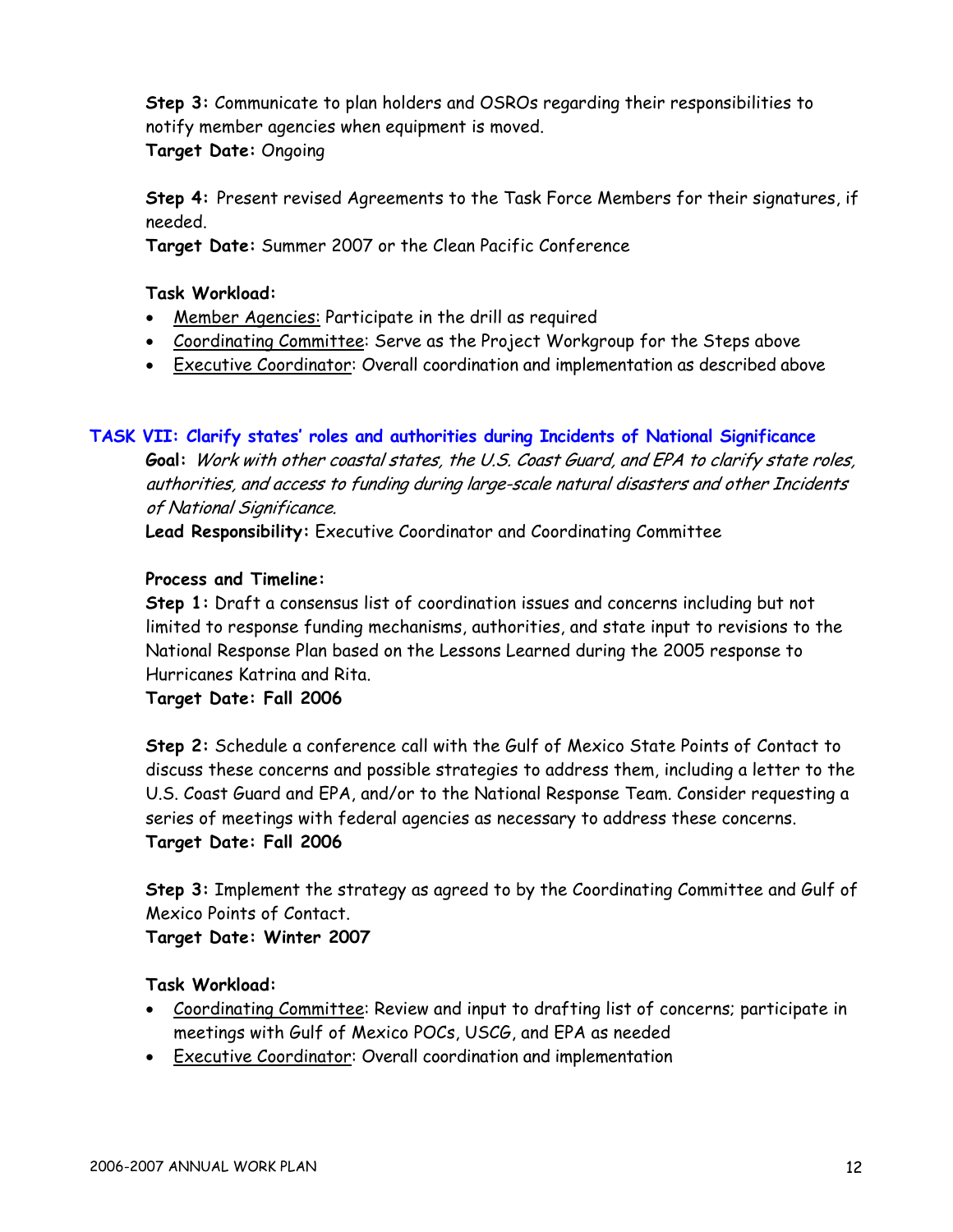# **TASK VIII: Spill Preparedness/Response Topics of Concern**

**Goal:** Monitor and share information on the following Spill Preparedness/Response Topics of Concern:

- Oil spill drill programs
- Financial responsibility requirements, state and federal
- Status and solvency of the US federal Oil Spill Liability Trust Fund
- Response technologies, including research and development
- Implementation status of recommended contingency plan elements
- Oil Spill Response Organization (OSRO) certifications, mergers, mutual aid, and response capabilities
- Natural Resource Damage Assessment (NRDA) initiatives and activities, including NRDA assessments and collections
- Applied response technologies
- Coordination of inter-jurisdictional wildlife care
- West Coast sea bird and other vulnerable marine populations threatened by oil spills
- Implementation of 24-hour response operations during major oil spills where it would be safe and effective
- Impacts of Avian Influenza on oiled bird rescue/rehabilitation and worker safety

**Responsibility:** Executive Coordinator, Coordinating Committee, designated Points of Contact

**Process:** Share information at quarterly meetings or as appropriate between meetings. **Timeline:** Ongoing

- Executive Coordinator and Coordinating Committee: Monitor and share information on Topics of Concern between and at quarterly meetings.
- Each Agency: Establish Points of Contact to monitor and exchange information on Topics of Concern.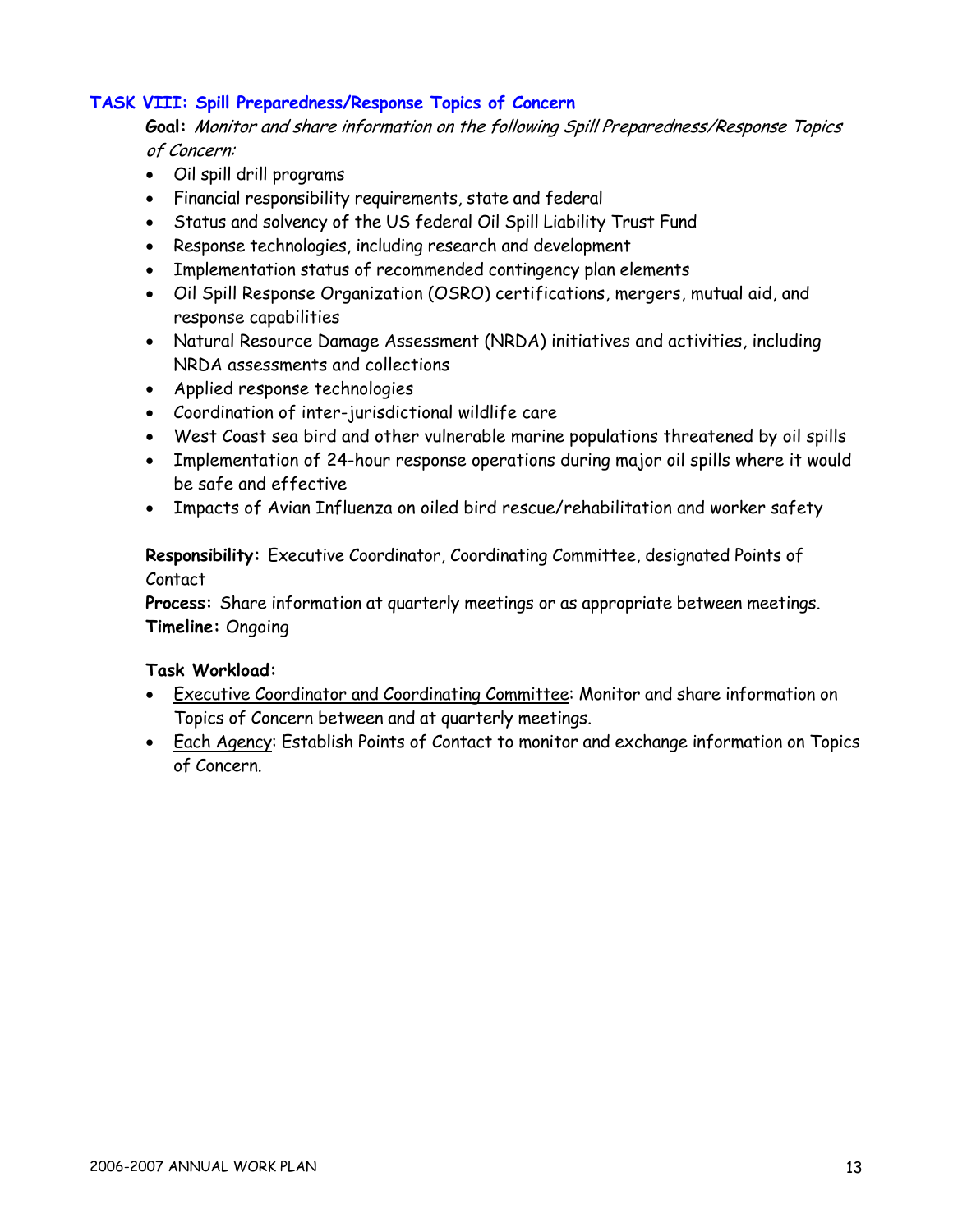# **COMMUNICATIONS OBJECTIVE**

To continuously improve communications within the task force as well as with key stakeholders and the general public, and to maintain a high level of public and stakeholder involvement in task force activities.

# A. STAKEHOLDER OUTREACH/EXTERNAL COMMUNICATIONS

# **TASK I: Host a Clean Pacific Conference in 2007**

**Goal:** Working with the TradeFair Group, plan to host the first two-day biennial conference in Seattle in September of 2007 which will incorporate 2007 Annual Meeting.

 **Lead Responsibility**: The Executive Coordinator, the WA Department of Ecology, and the Coordinating Committee

# **Process and Timeline:**

 **Step 1:** Develop initial Program Committee to focus on event program and schedule. Help plan schedule for Program Committee meetings. Help identify and recruit Conference "hosts." Help develop association and media lists and oversee initial press release. Work with TradeFair to create "Call for Participants" and "Exhibitor Prospectus" brochures and oversee "Round 1" announcement ads.

 **Target Date:** Fall, 2006

**Step 2:** Program Committee meets twice in Seattle to produce preliminary Conference Program Brochure.

**Target Date:** January through April 2007

**Step 3:** Work with TradeFair to produce final Conference Program and complete "Round 2" announcement ads.

**Target Date:** June 2007

- Each Agency: Assign at least one staff person to the Program Committee
- WA Department of Ecology: Assume additional" host agency" responsibilities as necessary.
- Coordinating Committee: Provide guidance and oversight as necessary.
- Executive Coordinator: Overall coordination of implementation as described above.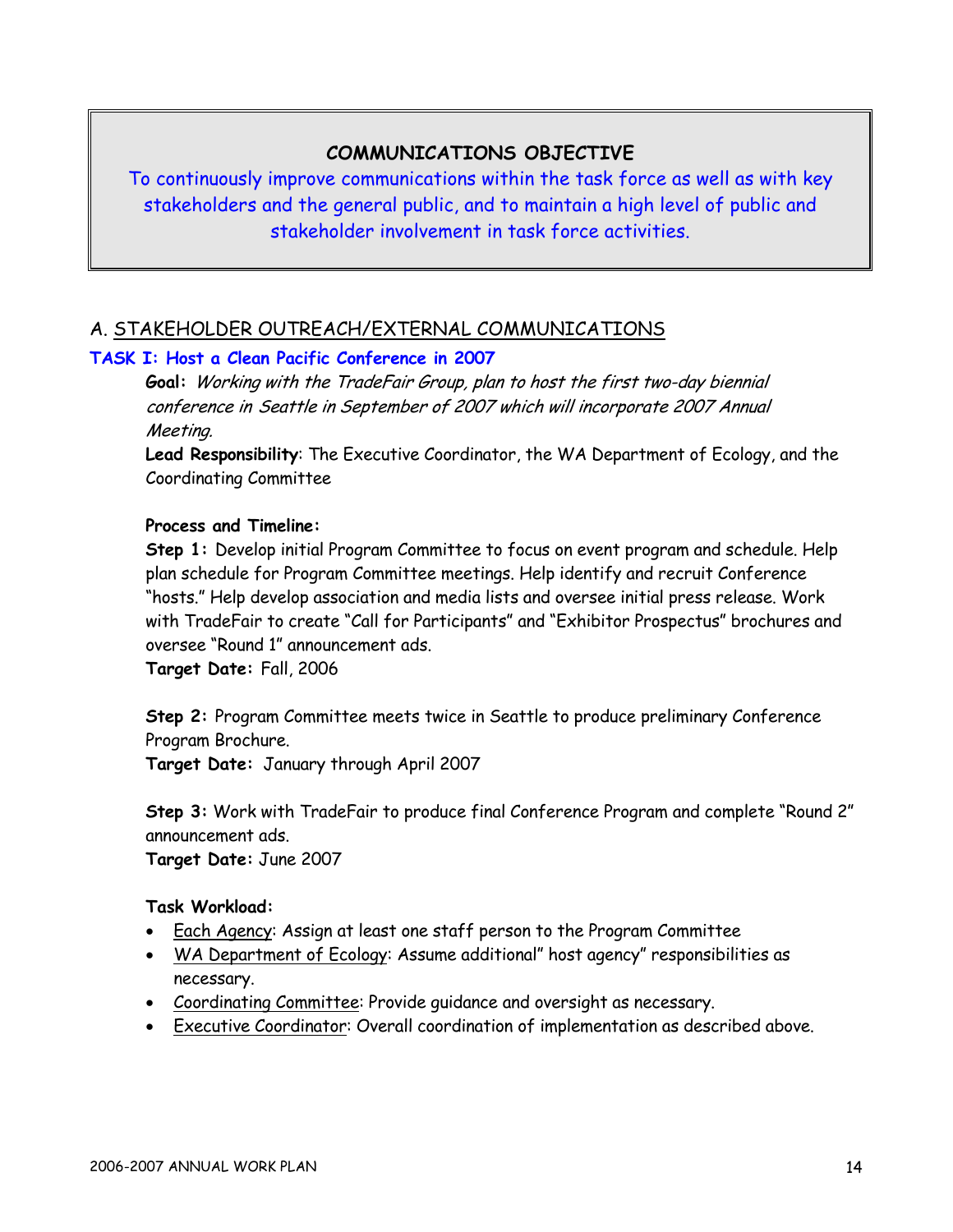#### **TASK II: Stakeholder Outreach**

**Goal:** Provide opportunities for public involvement in Task Force deliberations and education about Task Force activities.

**Lead Responsibility:** The Executive Coordinator will take the lead, working with the Coordinating Committee and Task Force Members.

#### **Process and Timeline:**

**Step 1:** As approved by the Coordinating Committee, invite key stakeholders to participate in project work groups.

**Target Date:** Ongoing

**Step 2:** Invite the public to attend the Annual Meeting and an issue-specific Roundtable event each year. Programs and themes for these events will be approved by the Coordinating Committee.

**Target Date:** Annually

**Step 3:** On a fiscal year basis, produce an Annual Report on Task Force and member agency activities and accomplishments. **Target Date:** June 30, 2007

**Step 4:** The Executive Coordinator will respond to information requests and speaking invitations, plus attend hearings, meetings, and conferences consistent with the mission of the Task Force and the interests of its member agencies. **Target Date:** Ongoing

**Step 5:** Coordinating Committee members will serve as points of contact for other state or provincial agencies as needed to insure that all appropriate issues are before the Task Force. As key stakeholders, other agencies will be invited to provide updates on their activities when appropriate.

**Target Date:** Ongoing

**Step 6:** Maintain contacts with key US and Canadian federal agencies and other coastal states and provinces. **Target Date:** Ongoing

**Step 7:** The Executive Coordinator will represent the Task Force at meetings of the American Petroleum Institute's Spills Advisory Group, the Navigation Safety Advisory Council (NAVSAC), and the AWO/USCG Quality Steering Committee for the Pacific Region. **Target Date:** Meetings as scheduled

#### **Task Workload:**

• Each Agency: Provide agency program information for the Annual Report.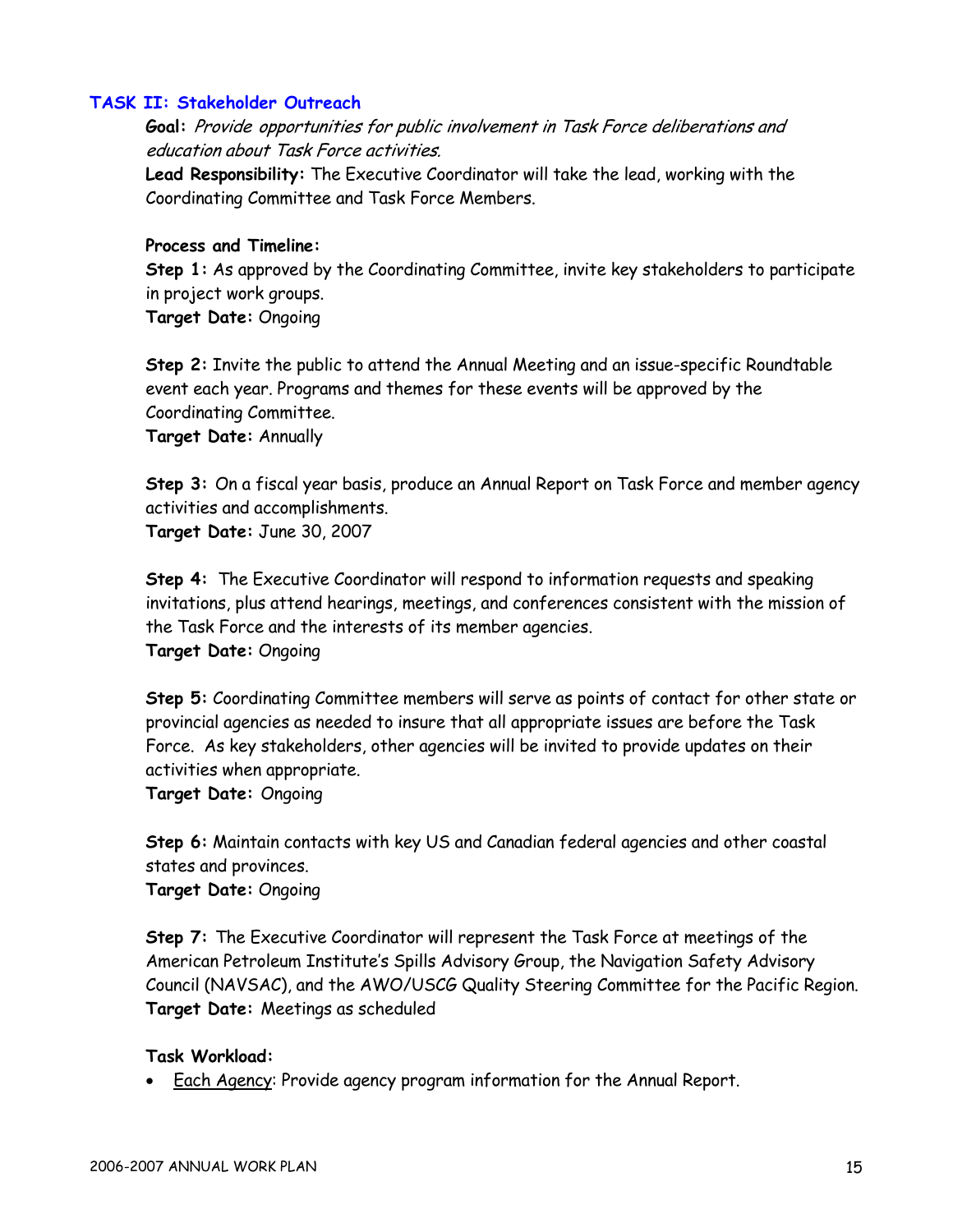- Coordinating Committee: Responsible for Steps 1, 2, 5, and 6 above, and to help identify key stakeholders from their jurisdictions to be included on project workgroups or roundtable panels.
- Executive Coordinator: Overall coordination and implementation as described above.

# **TASK III: Track Federal Policy Development**

**Goal:** Track policy development at the US and Canadian federal levels, as well as at international levels, and provide comment and input on behalf of the Task Force. **Lead Responsibility:** The Executive Coordinator will take the lead with US and Canadian federal and international agencies.

#### **Process and Timeline:**

**Step 1:** Notify the Coordinating Committee of chances for comment or input to federal or international initiatives.

**Target Date:** Ongoing

**Step 2:** Written comments will be coordinated by the Executive Coordinator according to established procedures $^{\rm 1}$ .

**Target Date:** Ongoing

#### **Task Workload:**

- Each Agency: Suggest opportunities for comment. Draft comments as they choose.
- Coordinating Committee: Suggest opportunities for comment. Review opportunities for comment and submit drafts by specified deadlines.
- Executive Coordinator: Overall coordination and implementation as described above.

# **TASK IV: Maintain the Task Force Website**

**Goal:** Maintain the website which provides information on the Task Force and its activities as well as links to member and federal agency websites. **Lead Responsibility:** Executive Coordinator

# **Process and Timeline:**

**Step 1:** Ensure that current information including meetings, reports, comments, correspondence, agreements, member websites, newsletters, Annual Work Plans, and the current Strategic Plan are available on the website.

- 1. Executive Coordinator or a member agency notifies the Coordinating Committee of a comment opportunity. The Executive Coordinator sets a deadline for draft comments to be submitted.
- 2. Member agencies' draft comments are compiled or an initial draft is developed by the Task Force. This draft is sent to the Coordinating Committee for a review and comment process until consensus is achieved.
- 3. Final consensus comments are submitted on behalf of the Task Force.
- 4. Nothing in this process precludes member agencies from submitting their own comments as well.

 $^1$  Task Force comment procedures are as follows: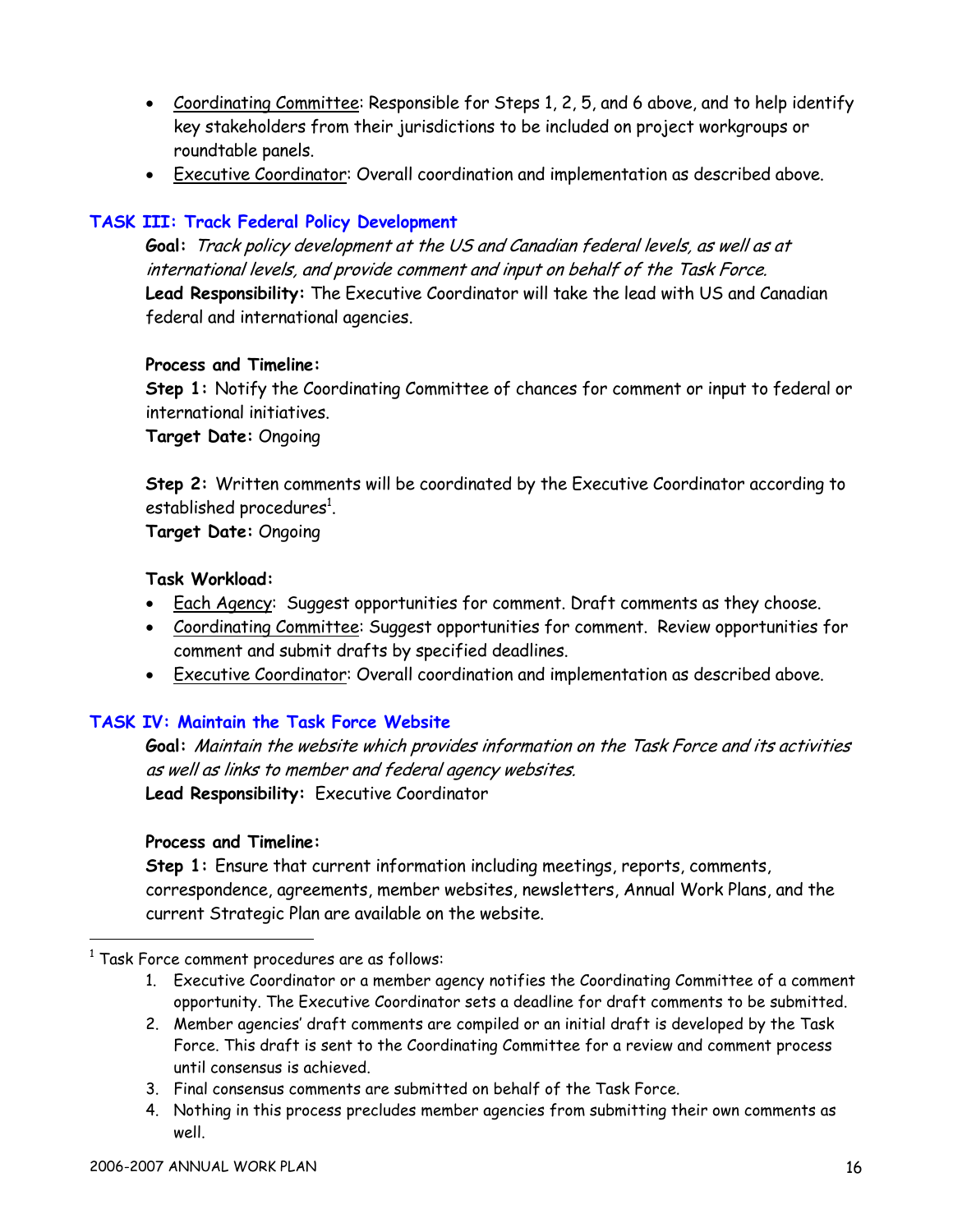**Target Date:** Ongoing

**Step 2**: Provide notice to key stakeholders and media contacts when event notices, newsletters, or other items of current interest are posted on the website. **Target Date:** Ongoing

**Step 3:** Add and maintain a calendar of relevant conferences and events**. Target Date:** Fall 2006 and then ongoing

#### **Task Workload:**

- Each Agency: Use the web site as a resource for information on Task Force activities, reports, resolutions, and agreements.
- Coordinating Committee: Ensure that links for their agency sites are current on the Task Force website. Ensure that their agency website provides a link to the Task Force site.
- Executive Coordinator: Provide Task Force information in electronic format to the webmaster and periodically review the website for accuracy and currency. Provide notice of postings to stakeholders and media contacts.

# **TASK V: Maintain the Legacy Awards Program**

**Goal**: Create incentives to reduce the risks and the impacts of oil spills by maintaining the Legacy Awards program. Legacy Awards honor and publicize public and private sector initiatives that go beyond regulatory requirements to improve oil spill prevention, preparedness, and response.

**Lead Responsibility:** Executive Coordinator

#### **Process and Timeline:**

**Step 1:** Announce the Awards program and seek nominations two months prior to any deadline.

**Target Date:** March - April 2007

**Step 2:** The Coordinating Committee reviews nominations and makes award recommendations to the Task Force Members, who make final selections, not to exceed five.

**Target Date:** June - July 2007

**Step 3:** Winners are notified. Press notices on the Awards program and the winners are released. The Legacy Awards are presented at the Annual Meeting. **Target Date:** Clean Pacific 2007

#### **Task Workload:**

• Each Agency: Task Force members review the Coordinating Committee's recommendations and makes final decisions on Legacy Award winners.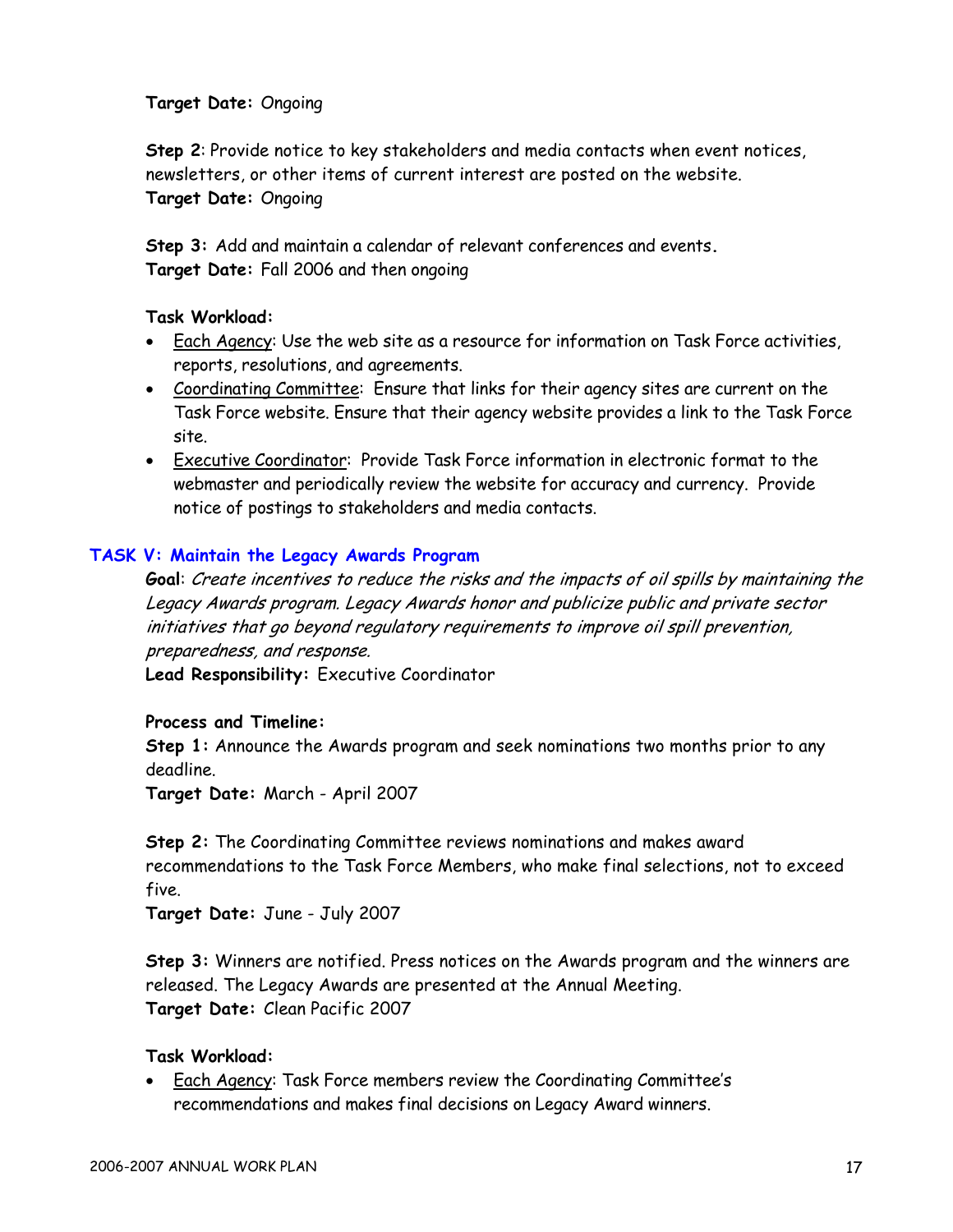- Coordinating Committee: Review and discuss nominations as compiled by the Executive Coordinator, and make final recommendations to the Task Force Members. Provide additional research on nominees if necessary.
- Executive Coordinator: Overall coordination and implementation as described above.

# **TASK VI: Meet with US and Canadian Federal Agencies**

**Goal:** The Coordinating Committee and/or the Executive Coordinator will meet annually with both US and Canadian federal oil spill regulatory agencies to identify and facilitate partnership opportunities on regional issues of common concern. **Lead Responsibility:** Executive Coordinator

#### **Process and Timeline:**

**Step 1:** Arrange meetings in conjunction with the Coordinating Committee's quarterly meetings.

**Target Dates:** Fall, Winter, and Spring Coordinating Committee meetings

#### **Task workload:**

- Coordinating Committee: Participate in discussions outlined above, follow-through as necessary.
- Executive Coordinator: Facilitate discussions and arrange for meetings with federal officials.

# **TASK VII: Expand the Task Force network of Contacts with Coastal States & Provinces**

**Goal:** Continue to expand our network of contacts in other coastal U.S. states and Canadian provinces for purposes of information sharing, promotion of Unified Command, advancement of state/provincial interests, and enhanced opportunities for mutual aid during major oil spills.

**Lead Responsibility:** Executive Coordinator

# **Process and Timeline:**

**Step 1:** Maintain Points of Contact with the Gulf of Mexico states for purposes of information sharing and mutual aid. **Target Date:** Ongoing

**Step 2:** Identify Points of Contact among Atlantic Coast states and provinces for purposes of information sharing and mutual aid.

**Target Date:** Ongoing

- Coordinating Committee: Provide oversight and guidance.
- Executive Coordinator: Overall coordination and implementation as described above.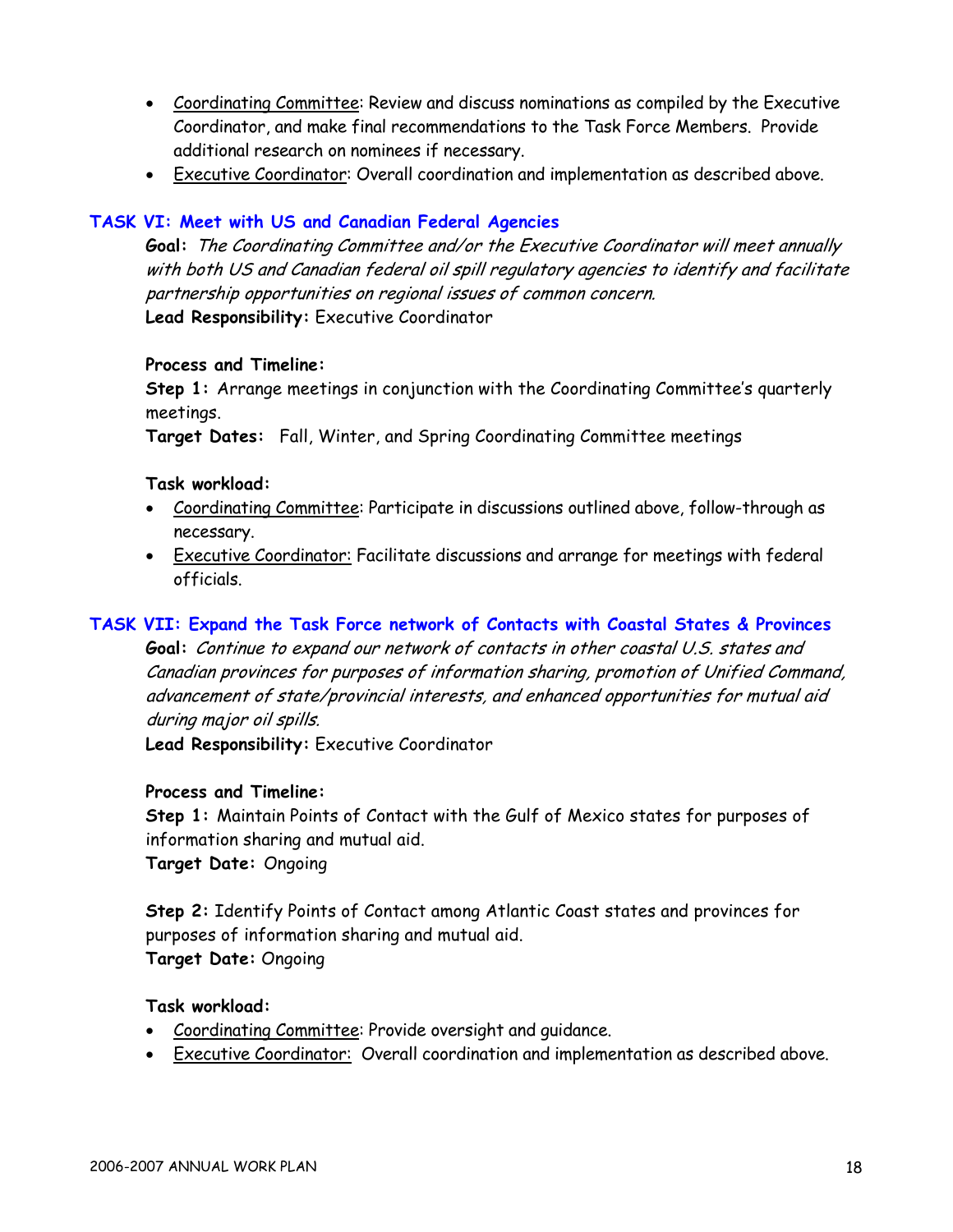# B. INTERNAL COMMUNICATIONS

#### **TASK I: Continuous Improvement of Communications between Member Agencies**

**Goal:** Continue to improve communications between Task Force member agencies. **Lead Responsibility:** The Executive Coordinator and the Coordinating Committee

#### **Process and Timeline:**

**Step 1:** Whenever possible, the Executive Coordinator will provide a daily news summary to the Coordinating Committee and other agency contacts in order to share information on key events and initiatives that may affect Task Force member agencies. **Target Date:** Ongoing

**Step 2:** Exchange information on member agency initiatives and activities, including training opportunities. Encourage member agencies to share staff expertise. **Target Date:** Ongoing

**Step 3:** Maintain a Contact List of Task Force Members and Coordinating Committee members. Points of Contact from each agency for the Tasks and Topics of Concern noted in this Work Plan will be identified.

**Target Date:** Update as needed

**Step 4:** Produce a concise Midterm Status Report to Task Force Members on the progress of Strategic Plan projects and other current activities; and to highlight important emerging issues.

**Target Date:** January 2007

**Step 5:** Use methods of electronic communication such as phone, email, or videoconferencing to supplement or replace travel to meetings. **Target Date:** Ongoing, as resources allow

**Step 6:** Maintain a contact list for key stakeholders. Periodically circulate the list for Coordinating Committee review.

**Target Date:** Ongoing maintenance; list circulated at least annually

**Step 7:** The Coordinating Committee will meet for purposes of information exchange and Task Force administration, rotating meeting locations among member jurisdictions.

# **Target Dates and Locations:**

- o Summer 2006: July 21; San Diego, CA
- o Fall 2006: October 17-18; Vancouver, British Columbia
- o Winter 2007: January 10-11; Seattle, WA
- o Spring 2007: April 11-12; Lacey, WA

**Step 8:** The Task Force Members will evaluate membership expansion proposals in response to any request to do so by any current Member.

**Target Date:** As needed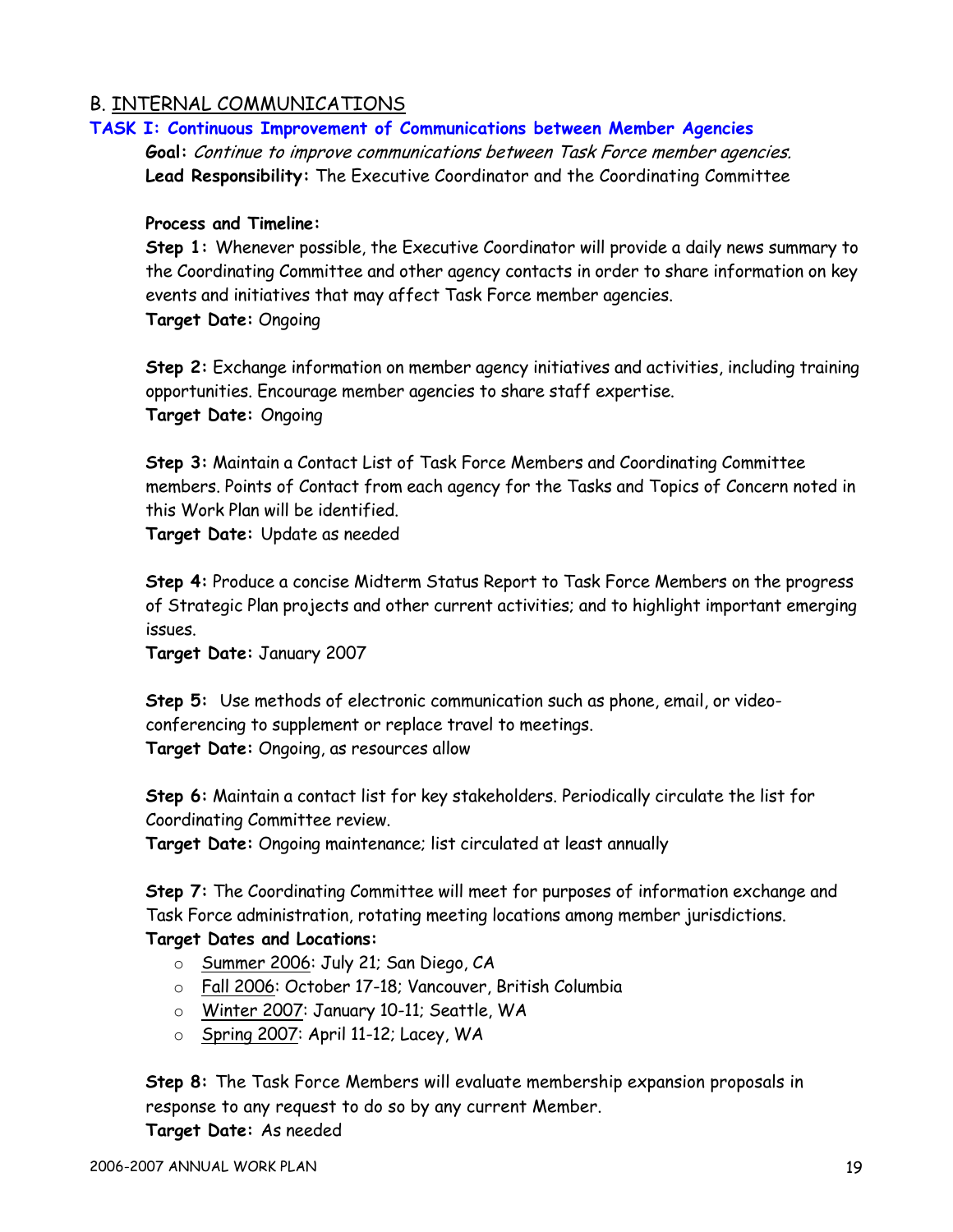#### **Task Workload:**

- Each Agency: Share staff expertise and support Coordinating Committee member's involvement.
- Coordinating Committee: Facilitate ongoing information exchange among member agencies; review and update the Contact List and Staff Directory as requested. Encourage the exchange of staff among agencies. Participate in Coordinating Committee meetings. Interpret the work of the Task Force to their program staff and interpret their program staff needs to the Task Force as appropriate. Member agency spill program staff should communicate regional or U.S./Canadian Transboundary information of concern through their Coordinating Committee member.
- Executive Coordinator: Overall coordination and implementation as described above.

# C. PLANNING

#### **TASK I: Develop the 2007-2008 Annual Work Plan**

**Goal:** Develop the 2007-2008 Annual Work Plan pursuant to the mission, goals, objectives, and tasks outlined in the 2004-2009 Strategic Plan **Lead Responsibility:** The Executive Coordinator

# **Process and Timeline:**

**Step 1:** The Executive Coordinator will provide the Coordinating Committee with an outline of possible tasks to be addressed under each objective from the Strategic Plan. These tasks may include ongoing tasks, tasks necessary to follow-up and implement projects from the prior year, and new tasks, either as identified in the 2004-2009 Strategic Plan or as have come to our attention as a result of spill incidents or other circumstances. The Executive Coordinator will facilitate discussion by the Coordinating Committee regarding these options towards an initial consensus on what they wish to accomplish for the coming year.

**Target Date:** Spring 2007 Quarterly Meeting

**Step 2:** That consensus will then be put into the standard Annual Work Plan (AWP) format for their review and comment. That format will include an outline of the work expectations of each member agency and the Executive Coordinator, as well as a draft timeline that provides an overview of how these tasks will be accomplished during the work-year.

**Target Date**: April/May 2007

**Step 3**: Once the Coordinating Committee is comfortable with a draft AWP, the Executive Coordinator will ask them to review it with their Task Force Members in order to seek their input and approval. The Executive Coordinator will also work with the Coordinating Committee to identify Points of Contact within their agencies for each project or Topic of Concern.

**Target Date**: May/June 2007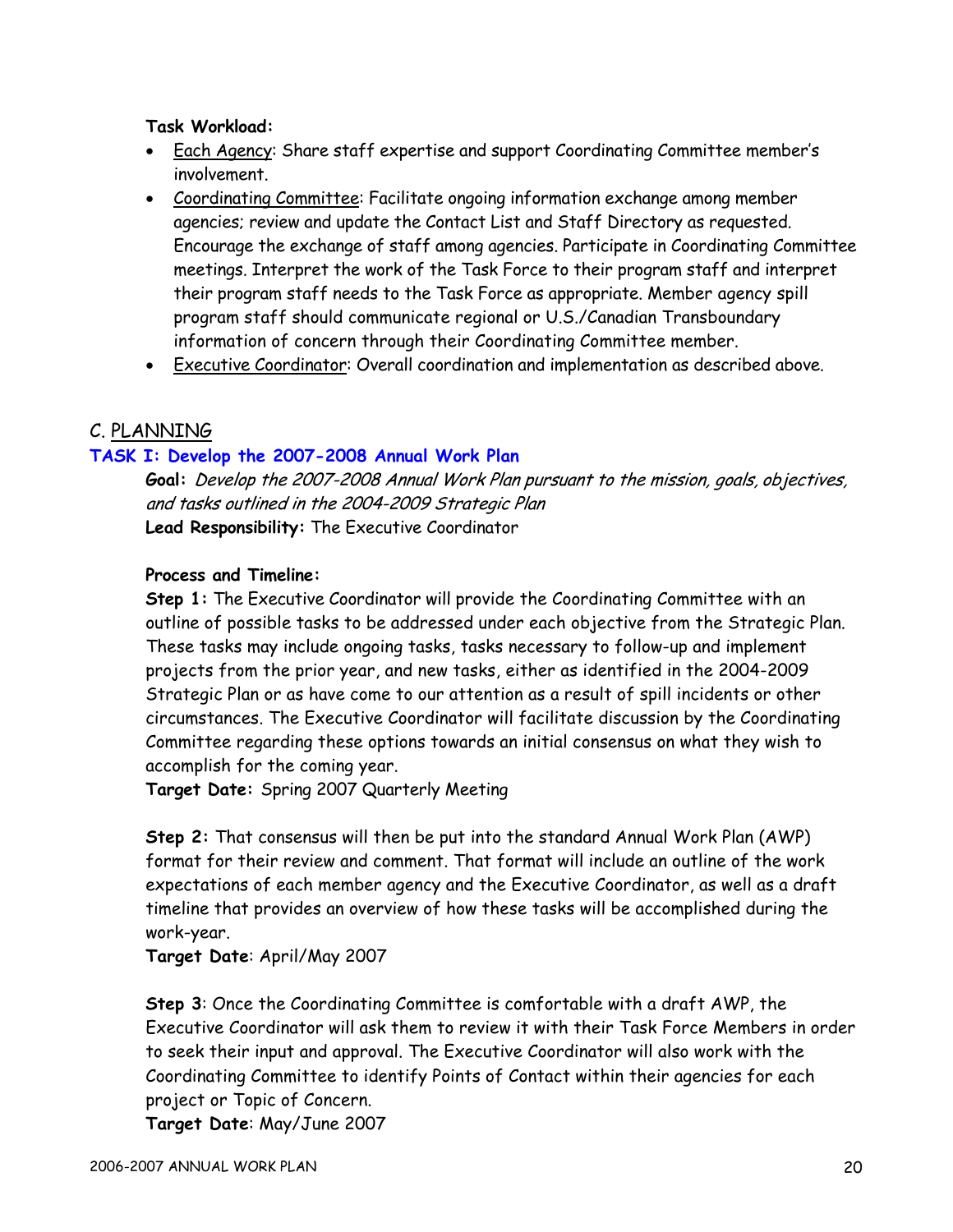**Step 4**: The final draft AWP will then be adopted by the Task Force Members through signatures on the Statement of Authority Page. **Target Date**: June 2007

**Step 5**: The Executive Coordinator will post the final AWP on the Task Force web site, and send copies with the Annual Report to the Governors and the Premier. **Target Date**: Following Adoption

- Each Agency: Participate in discussions and reviews of iterative drafts, providing feedback and guidance.
- Coordinating Committee: Provide leadership within their agencies to gather feedback and comments, and ensure that their Task Force Members' views and comments are communicated.
- Executive Coordinator: Overall coordination and implementation.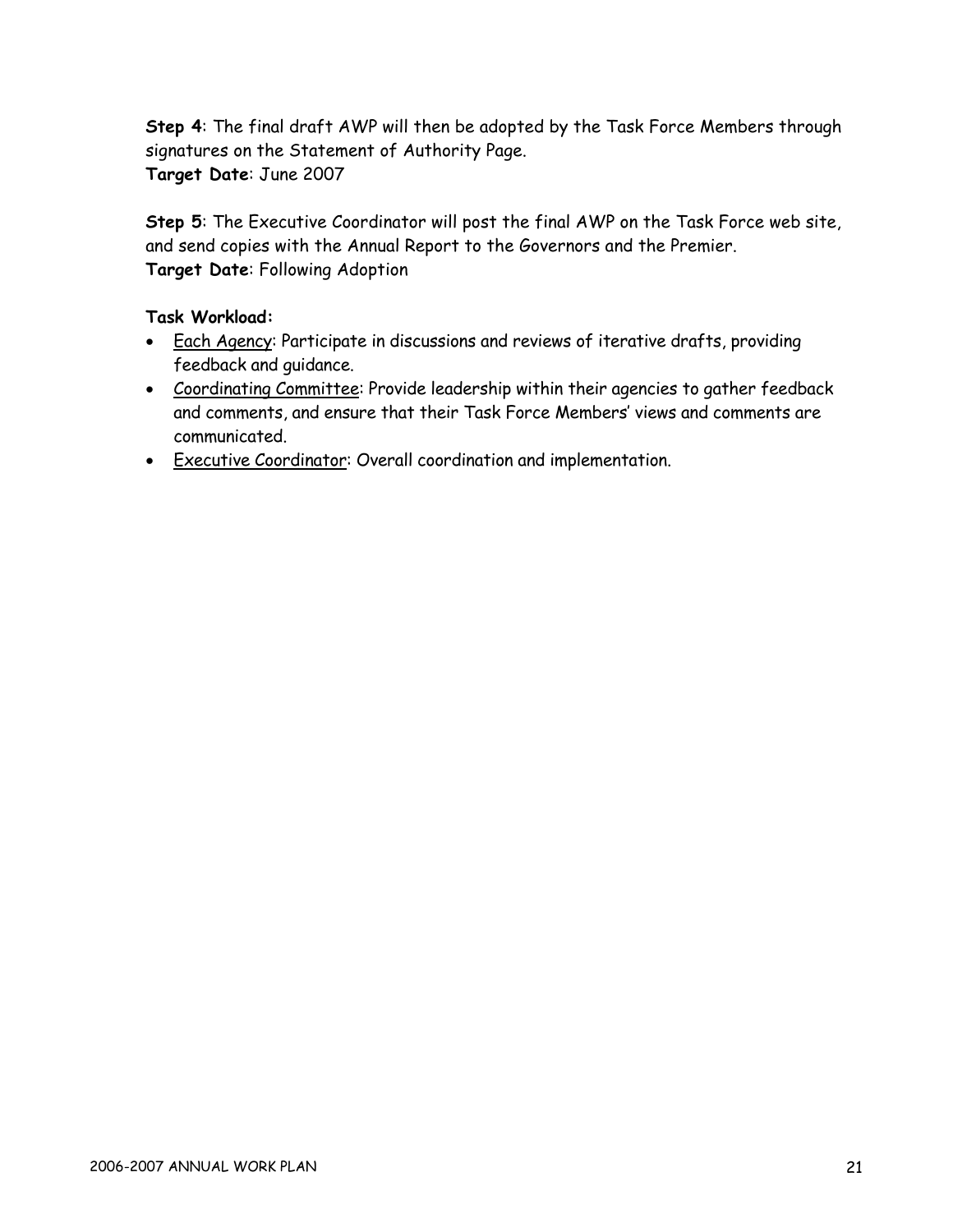# **ATTACHMENT A**

#### **LONG TERM VISION STATEMENT**

No Spilled Oil

# **MISSION STATEMENT**

The mission of the Oil Spill Task Force is to strengthen State and Provincial abilities to prevent, prepare for, and respond to oil spills.

# **ONGOING GOALS**

To prevent both large oil spills that cause catastrophic impacts in the waters of our member jurisdictions and the cumulative impacts of chronic small spills;

To coordinate communication, policy development, response capabilities, prevention and preparedness initiatives, and education in order to maximize efficiency of effort; to learn from one another and share ideas and "products";

To clarify the roles and responsibilities of state, provincial, and federal agencies in order to reduce regulatory gaps, overlaps, and conflicts;

To advocate in national and international arenas on selected issues of common concern, earning respect through credibility, clarity of purpose, and collaboration;

To work cooperatively with federal agencies, vessel and facility operators, the oil industry, response contractors, public interest groups, and all concerned citizens to create opportunities for political and technological breakthroughs by serving as a catalyst for progressive change;

To educate the public on the impacts of oil spills and issues relating to spill prevention, preparedness, response, and restoration; and

To serve as a model of regional cooperation and coordination.

#### **OBJECTIVES**

**Spill Prevention:** To prevent oil spills from vessels, pipelines, facilities, vehicles, and railroads through development and implementation of regulatory and public/private partnerships.

**Spill Preparedness and Response:** To enhance oil spill preparedness and response capabilities in us and Canadian pacific coastal areas.

**Communications:** To continuously improve communications within the task force as well as with key stakeholders and the general public, and to maintain a high level of public and stakeholder involvement in task force activities.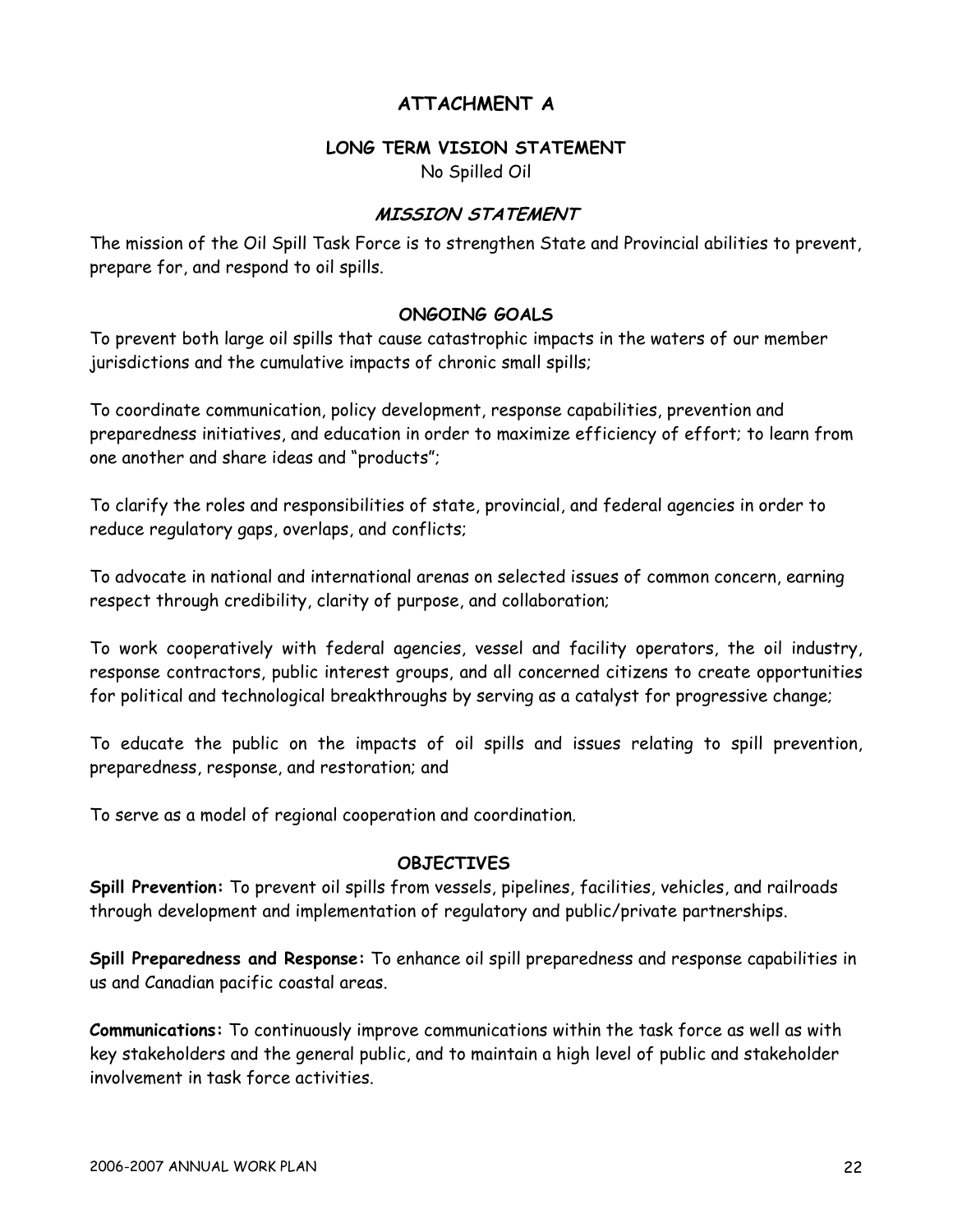# **ATTACHMENT B KEY TASK FORCE PERSONNEL**

# **Task Force Members:**

- Kurt Fredriksson (2004-2006)
	- Commissioner, Alaska Department of Environmental Conservation
- Laurence Lau (2003-2006)
	- Deputy Director for Environmental Health, Hawaii Department of Health
- Jay Manning (2005-2006)
	- Director, Washington Department of Ecology
- Lisa Curtis (2005-2006) Acting Administrator, Office of Spill Prevention and Response, California Department of Fish and Game
- Paul Slyman (2001 2006) Deputy Director, Oregon Department of Environmental Quality
- Chris Trumpy (2005-2006) Deputy Minister, British Columbia Ministry of Environment

# **Coordinating Committee Members:**

- Larry Dietrick (1999 -2006)
	- Alaska Department of Environmental Conservation
- Graham Knox (2006) British Columbia Ministry of Environment
- Curtis Martin (2001-2006) Office of Hazard Evaluation and Emergency Response
- Ken Mayer (2006) Office of Spill Prevention and Response, California Department of Fish and Game • Jon Neel (1989-1998, 2005-2006)
	- Washington Department of Ecology
- Mike Zollitsch (1997-2006) Oregon Department of Environmental Quality

# **Executive Coordinator:**

• Jean Cameron (1993-2006)

Pacific States/British Columbia Oil Spill Task Force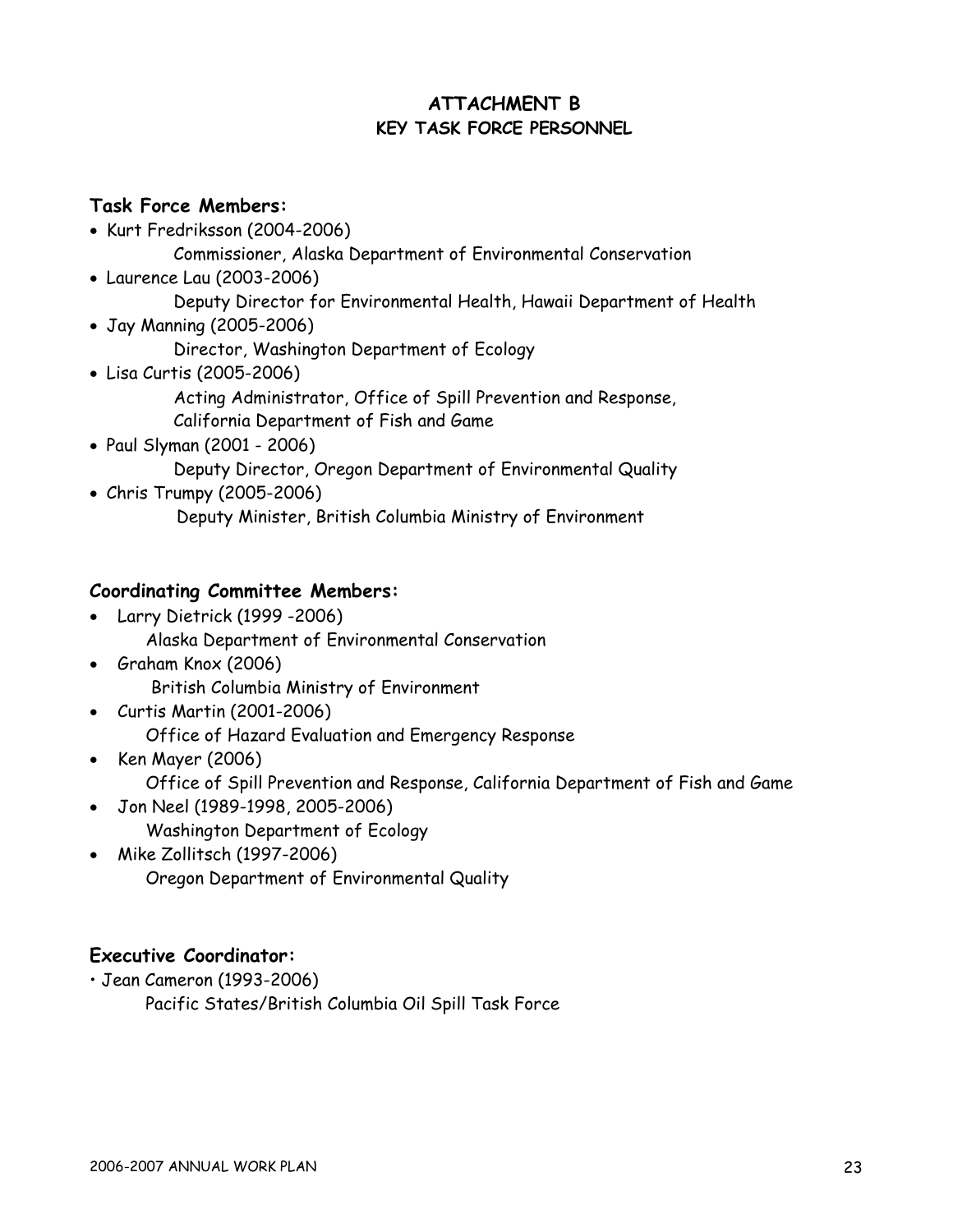# **Attachment C Task Force Member Agency Points of Contact For 2006 - 2007 Annual Workplan Projects**

### **I. A. Spill Prevention Projects**

| <b>PROJECT</b>                                   | <b>ALASKA</b>                                                           | <b>BC</b>                                                    | <b>WASHINGTON</b>                                                                                                                                        | <b>OREGON</b>                                                              | <b>CALIFORNIA</b>                                              | <b>HAWAII</b>                                                       |
|--------------------------------------------------|-------------------------------------------------------------------------|--------------------------------------------------------------|----------------------------------------------------------------------------------------------------------------------------------------------------------|----------------------------------------------------------------------------|----------------------------------------------------------------|---------------------------------------------------------------------|
| Database                                         | Camille Stephens<br>907-465-5242<br>Camile Stephens@<br>dec.state.ak.us | Graham Knox<br>250-356-8383<br>Graham.Knox@<br>gov.bc.ca     | Jack Barfield<br>360-407-7483<br>jacb461@ecy.wa.gov                                                                                                      | Mike Zollitsch<br>503-229-6931<br>ZOLLITSCH.Michael.J<br>@ deg.state.or.us | Carla Simmons<br>916-322-4432;<br>csimmons@ospr.dfg.ca.<br>qov | Marsha Graf<br>808-586-4249<br>marsha.mealey@doh.hawaii<br>.gov     |
|                                                  |                                                                         |                                                              |                                                                                                                                                          |                                                                            | Spencer Ung<br>916-323-1487<br>sung@ospr.dfg.ca.gov            |                                                                     |
| Oil Spills<br>from Pipelines                     | Larry Dietrick<br>907-465-5255<br>Larry Dietrick@de<br>c.state.ak.us    | Graham Knox<br>(see above)                                   | Rebecca Post<br>360-407-7114<br>repo461@ecy.wa.gov                                                                                                       | Mike Zollitsch<br>(see above)                                              | Dave Blurton<br>916-864-4975<br>dblurton@ospr.dfg.ca.<br>gov   | Curtis Martin<br>808-586-4249<br>clarence.martin@doh.hawaii<br>.gov |
| <b>WCOVTRM</b><br>Update                         | Betty Schorr<br>907-271-4389<br><b>Betty Schorr</b><br>@dec.state.ak.us | Stafford Reid<br>250-952-4869<br>Stafford.Reid@<br>gov.bc.ca | Jon Neel<br>360-407-6905<br>Jnee461@ecy.wa.gov                                                                                                           | Mike Zollitsch<br>(see above)                                              | <b>Rick Holly</b><br>707-864-4902<br>Rholly@ospr.dfg.ca.gov    | Curtis Martin<br>(see above)                                        |
| Recommended<br><b>Best Industry</b><br>Practices | Larry Dietrick<br>(see above)                                           | Stafford Reid<br>(see above)                                 | <b>TECHNICAL ISSUES:</b><br>Laura Stratton<br>360-407-7485<br>Istr461@ecy.wa.gov<br>POLICY ISSUES:<br>Paul O'Brien<br>360-407-7465<br>pobr461@ecy.wa.gov | Mike Zollitsch<br>(see above)                                              | <b>Bud Leland</b><br>916-323-4649<br>bleland@ospr.dfg.ca.gov   | Curtis Martin<br>(see above)                                        |
| <b>POSPET</b>                                    | Leslie Pearson<br>907-269-7543<br>Leslie Pearson@<br>dec.state.ak.us    | Stafford Reid<br>(see above)                                 | Mary-Ellen Voss<br>360-407-7211<br>mevo461@ecy.wa.gov                                                                                                    | Jack Wylie<br>503-229-5716<br>wylie.john@deg.<br>state.or.us               | Robert Hughes<br>916-323-6286<br>rhughes@ospr.dfg.ca.<br>qov   | Curtis Martin<br>(see above)                                        |
| <b>Monitor TAPS</b><br>Vessel Info<br>Exchange   | Betty Schorr<br>(see above)                                             | Stafford Reid<br>(see above)                                 | Laura Stratton<br>(see above)                                                                                                                            | Mike Zollitsch<br>(see above)                                              | Ted Mar<br>916-323-6281<br>tmar@ospr.dfg.ca.gov                | Curtis Martin<br>(see above)                                        |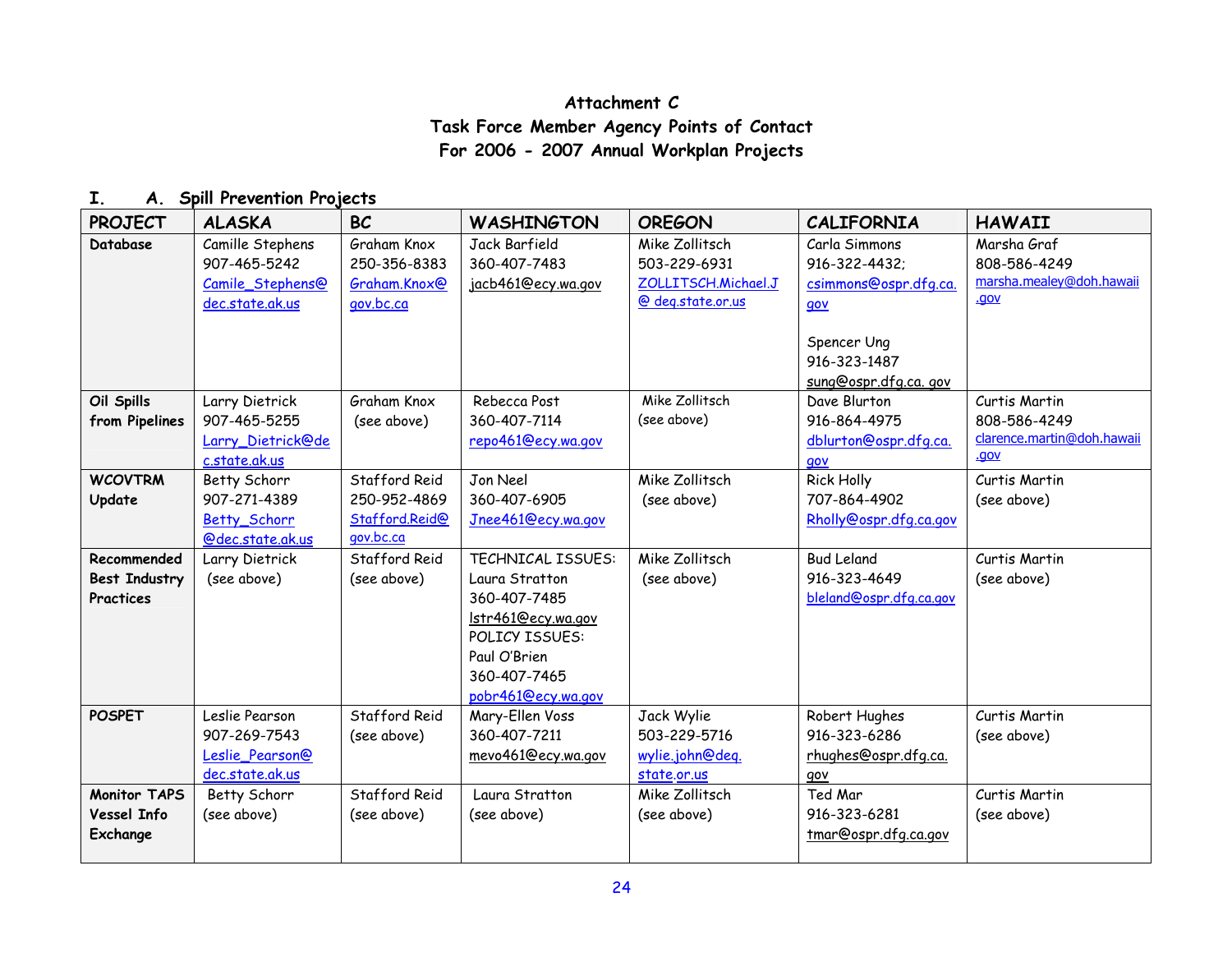| <b>TOPIC</b>                     | <b>ALASKA</b>                      | <b>BC</b>     | <b>WASHINGTON</b>          | <b>OREGON</b>       | <b>CALIFORNIA</b>       | <b>HAWAII</b>                |
|----------------------------------|------------------------------------|---------------|----------------------------|---------------------|-------------------------|------------------------------|
|                                  | Denise Koch                        | Stafford Reid | Norm Davis                 | Mike Zollitsch      | Ted Mar                 | Curtis Martin                |
| Cruise Ships                     | $(907)$ 465 - 5272                 | (see above)   | 206-389-2438               | (see above)         | (see above)             | (see above)                  |
|                                  | denise_koch@dec.                   |               | ndav461@ecy.wa.gov         |                     |                         |                              |
|                                  | state.ak.us                        |               |                            |                     |                         |                              |
| Oil Spill                        | Sam Saengsudham                    | Stafford Reid | Laura Stratton             | Mike Zollitsch      | Ted Mar                 | Curtis Martin                |
| Prevention R&D:                  | 907-269-3078                       | (see above)   | (see above)                | (see above)         | (see above)             | (see above)                  |
| Development of<br><b>BAT/BAP</b> | Sam_Saengsudham                    |               |                            |                     |                         |                              |
| <b>Offshore</b>                  | @dec.state.ak.us<br>Leslie Pearson | Stafford Reid | Paul O'Brien               | Mike Zollitsch      | <b>Bud Leland</b>       | Curtis Martin                |
|                                  | (see above)                        | (see above)   | (see above)                | (see above)         | (see above)             |                              |
| Lightering<br>Sunken Vessel      | Leslie Pearson                     | Stafford Reid |                            | Mike Zollitsch      | Ted Mar                 | (see above)<br>Curtis Martin |
| <b>Spill Risks</b>               | (see above)                        | (see above)   | Dave Byers<br>360-407-6974 | (see above)         | (see above)             | (see above)                  |
|                                  |                                    |               | dbye461@ecy.wa.go          |                     |                         |                              |
|                                  |                                    |               |                            |                     |                         |                              |
| Waste Oil                        | Leslie Pearson                     | Stafford Reid | Norm Davis                 | Mike Zollitsch      | Ted Mar                 | Curtis Martin                |
| <b>Dumping</b>                   | (see above)                        | (see above)   | (see above)                | (see above)         | (see above)             | (see above)                  |
| Oil Transfer                     | Betty Schorr                       | Stafford Reid | Paul O'Brien               | Mike Zollitsch (see | Joy Lavin-Jones         | Curtis Martin                |
| Regulations                      | (see above)                        | (see above    | (see above)                | above)              | 916-327-0910            | (see above)                  |
|                                  |                                    |               |                            | Ed Wilson,          | Jlavinj@ospr.dfq.ca.gov |                              |
|                                  |                                    |               |                            | Alternate           |                         |                              |
|                                  |                                    |               |                            | 503-229-5373        |                         |                              |
|                                  |                                    |               |                            | wilson.edmund@      |                         |                              |
|                                  |                                    |               |                            | deg.state.or.us     |                         |                              |
| State actions                    | Leslie Pearson                     | Stafford Reid | Paul O'Brien               | Mike Zollitsch      | <b>Bud Leland</b>       | Curtis Martin                |
| re: truck spills                 | (see above)                        | (see above)   | (see above)                | (see above)         | (see above)             | (see above)                  |
| Salvage                          | Leslie Pearson                     | Stafford Reid | Lori Crews                 | Mike Zollitsch      | <b>Bud Leland</b>       | Curtis Martin                |
| Capabilities and                 | (see above)                        | (see above)   | 360-407-7538               | (see above)         | (see above)             | (see above)                  |
| Regulations                      |                                    |               | locr461@ecy.wa.gov         |                     |                         |                              |
| <b>LNG</b>                       | Betty Schorr                       | Stafford Reid | Bob Troyer                 | Chuck Donaldson     | Jack Geck               | Curtis Martin                |
|                                  | (see above)                        | (see above)   | 360-6904783                | 503-229-6865        | 916-323-4664            | (see above)                  |
|                                  |                                    |               | btro461@ecy.wa.gov         | Donaldson.chuck@    | jgeck@ospr.dfg.ca.gov   |                              |
|                                  |                                    |               |                            | deg.state.or.us     |                         |                              |
| <b>Tug Escort</b>                | Betty Schorr                       | Stafford Reid | Jon Neel                   | N/A                 | Joy Lavin-Jones         | Curtis Martin                |
| Requirements                     | (see above)                        | (see above)   | (see above)                |                     | (see above)             | (see above)                  |
|                                  |                                    |               |                            |                     |                         |                              |

# **I. B. Spill Prevention Topics of Concern**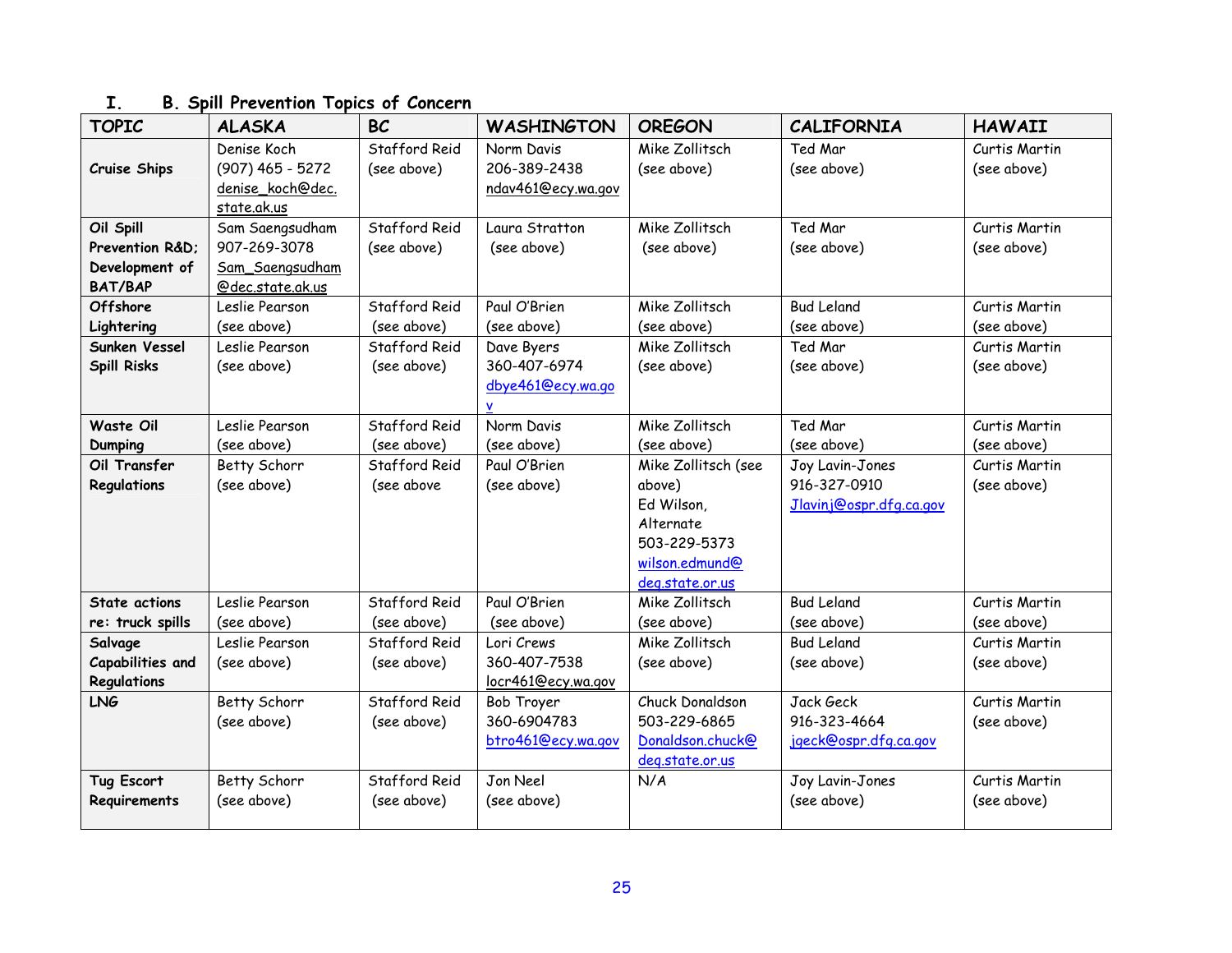| <b>TOPIC</b>       | <b>ALASKA</b>  | <b>BC</b>   | <b>WASHINGTON</b> | <b>OREGON</b>     | <b>CALIFORNIA</b>       | <b>HAWAII</b> |
|--------------------|----------------|-------------|-------------------|-------------------|-------------------------|---------------|
| US Oceans Plan     | Larry Dietrick | Stafford    | Brian Lynn        | Robert Bailey, OR | Lisa Curtis             | Curtis Martin |
|                    | (see above)    | Reid        | (360) 407-6224    | Ocean Policy      | 916-324-9816            | (see above)   |
|                    |                | (see above) | blynn@ecy.wa.gov  | Advisory Council; | Lcurtis@ospr.dfg.ca.gov |               |
|                    |                |             |                   | 503-373-0050,     |                         |               |
|                    |                |             |                   | ext.281           |                         |               |
| <b>Green Ports</b> | Leslie Pearson | Stafford    | Paul O'Brien      | Pete Dalke        | <b>Bud Leland</b>       | Curtis Martin |
|                    | (see above)    | Reid (see   | (see above)       | 503-229-5588      | (see above)             | (see above)   |
|                    |                | above)      |                   | dalke.pete@deq.   |                         |               |
|                    |                |             |                   | state.or.us       |                         |               |
| FED Preemption     | Larry Dietrick | Stafford    | Jon Neel          | Mike Zollitsch    | Steve Sawyer            | Curtis Martin |
| <b>Issues</b>      | (see above)    | Reid (see   | (see above)       | (see above)       | (916)324-9812           | (see above)   |
|                    |                | above)      |                   |                   | ssawyer@ospr.dfg.ca.gov |               |

# **I. B. Spill Prevention Topics of Concern, continued:**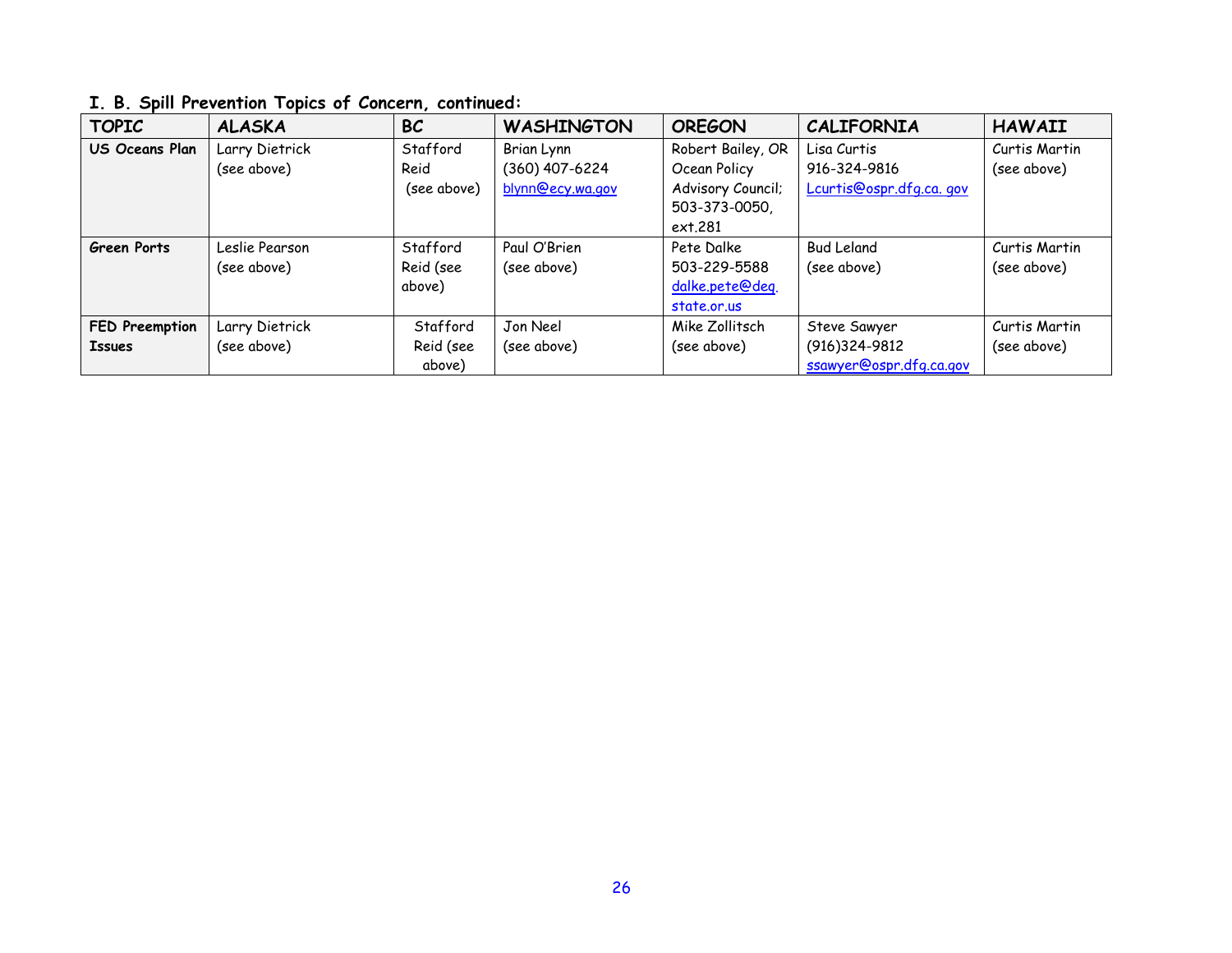# **II. A. Spill Preparedness and Response Projects**

| <b>TASK</b>                                                | <b>ALASKA</b>                                                                                         | <b>BC</b>                       | <b>WASHINGTON</b>                                         | <b>OREGON</b>                 | <b>CALIFORNIA</b>                                                   | <b>HAWAII</b>                |
|------------------------------------------------------------|-------------------------------------------------------------------------------------------------------|---------------------------------|-----------------------------------------------------------|-------------------------------|---------------------------------------------------------------------|------------------------------|
| Promote Remote<br>Sensing                                  | Leslie Pearson<br>(see above)                                                                         | Stafford<br>Reid (see<br>above) | Dave Byers<br>(see above)                                 | N/A                           | Judd Muskat<br>(916) 324-3411<br>jmuskat@dfg.ca.gov                 | Curtis Martin<br>(see above) |
| Contingency<br>Plans for Non-<br><b>Tank Vessels</b>       | Betty Schorr<br>(see above)                                                                           | N/A                             | Elin Storey<br>425-649-7111<br>eabr461@ecy.wa.gov         | Mike Zollitsch<br>(see above) | Ted Mar<br>(see above)                                              | Curtis Martin<br>(see above) |
| <b>Monitor Places</b><br>of Refuge Annex<br>Implementation | Leslie Pearson (see above)<br>John Bauer, Alternate<br>907-269-7522<br>john_bauer@dec.state.<br>ak.us | Stafford<br>Reid<br>(see above) | Linda Pilkey-Jarvis<br>360-407-7447<br>jpil461@ecy.wa.gov | Mike Zollitsch<br>(see above) | Carl Jochums<br>707-864-4907<br>cjochums@ospr.dfq.ca<br><u>.gov</u> | Curtis Martin<br>(see above) |
| <b>Maintain IVRP</b>                                       | Betty Schorr<br>(see above)                                                                           | N/A                             | Linda Pilkey-Jarvis<br>(see above)                        | Ed Wilson<br>(see above)      | Ted Mar<br>(see above)                                              | Curtis Martin<br>(see above) |
| <b>Maintain OILS-</b><br>911                               | N/A                                                                                                   | Stafford<br>Reid<br>(see above) | Mary-Ellen Voss<br>(see above)                            | Mike Zollitsch<br>(see above) | <b>Bud Leland</b><br>(see above)                                    | Curtis Martin<br>(see above) |
| Update & Test<br><b>Mutual Aid</b><br>Agreements           | Leslie Pearson<br>(see above)                                                                         | Stafford<br>Reid<br>(see above) | Jon Neel<br>(see above)                                   | Mike Zollitsch<br>(see above) | Steve Sawyer<br>(see above)                                         | Curtis Martin<br>(see above) |
| <b>Clarify State</b><br>roles/authorities                  | Larry Dietrick<br>(see above)                                                                         | Stafford<br>Reid<br>(see above) | Jon Neel<br>(see above)                                   | Mike Zollitsch<br>(see above) | Steve Sawyer<br>(see above)                                         | Curtis Martin<br>(see above) |

# **II. B. Spill Preparedness and Response Topics of Concern**

| <b>TOPIC</b>          | <b>ALASKA</b>     | <b>BC</b>     | <b>WASHINGTON</b> | <b>OREGON</b>  | <b>CALIFORNIA</b>     | <b>HAWAII</b> |
|-----------------------|-------------------|---------------|-------------------|----------------|-----------------------|---------------|
| <b>Drill Programs</b> | Betty Schorr      | Stafford Reid | Elin Storey       | Ed Wilson      | <b>Bud Leland</b>     | Curtis Martin |
|                       | (see above)       | (see above)   | (see above)       | (see above)    | (see above)           | (see above)   |
| Financial             | Craig Wilson      | Stafford Reid | Jack Barfield     | Mike Zollitsch | Steve Sawyer          | Curtis Martin |
| Responsibility        | 907-465-5204      | (see above)   | (see above)       | (see above)    | (see above)           | (see above)   |
| requirements          | Craig_Wilson@     |               |                   |                |                       |               |
|                       | dec.state.ak.us   |               |                   |                |                       |               |
| Oil Spill Liability   | Cheri Lowenstein  | N/A           | Jon Neel          | Mike Zollitsch | Donna Duke            | Curtis Martin |
| Trust Fund (US)       | 907-465-5270      |               | (see above)       | (see above)    | 916-323-4734          | (see above)   |
|                       | Cheryl_Lowenstei  |               |                   |                | Dduke@ospr.dfg.ca.gov |               |
|                       | n@dec.state.ak.us |               |                   |                |                       |               |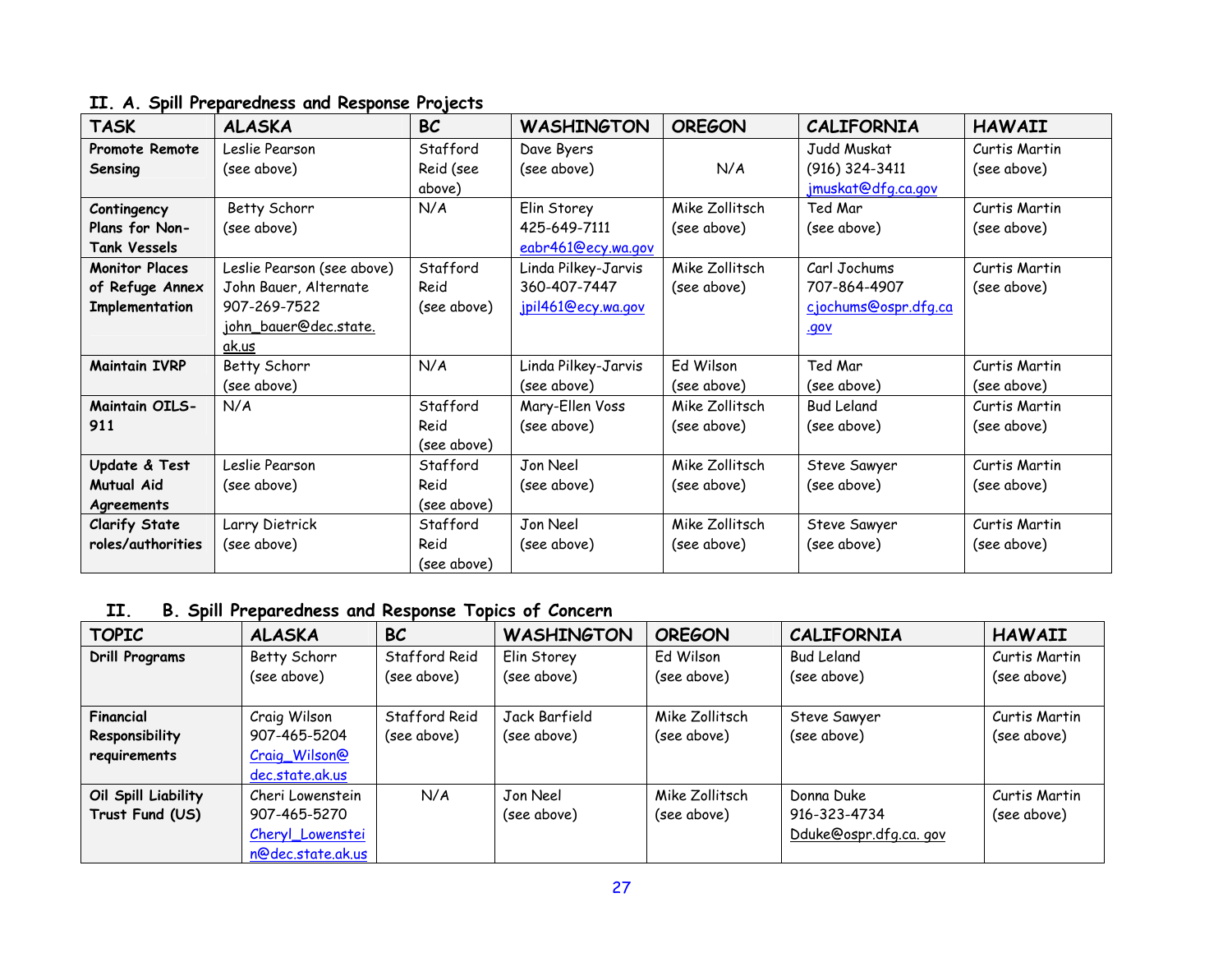| <b>TOPIC</b>                              | <b>ALASKA</b>  | <b>BC</b>     | <b>WASHINGTON</b>   | <b>OREGON</b>    | <b>CALIFORNIA</b>           | <b>HAWAII</b> |
|-------------------------------------------|----------------|---------------|---------------------|------------------|-----------------------------|---------------|
| Spill Response R&D                        | Leslie Pearson | Stafford Reid | John Butler         | Jack Wylie       | Mike Sowby                  | Curtis Martin |
|                                           | (see above)    | (see above)   | (360) 407-6970      | (see above)      | 916-324-7629                | (see above)   |
|                                           |                |               | jbut461@ecy.wa.gov  |                  | msowby@ospr.dfg.ca.gov      |               |
|                                           |                |               |                     |                  |                             |               |
| Status Reports on                         | Craig Wilson   |               | Elin Storey         | Mike Zollitsch   | Ted Mar (see above)         | Curtis Martin |
| C-Plan Elements                           | (see above)    | N/A           | (see above)         | (see above)      |                             | (see above)   |
| OSRO mergers,                             | Craig Wilson   | Stafford Reid | Linda Pilkey-Jarvis | Mike Zollitsch   | Chris Klumpp                | Curtis Martin |
| certifications,                           | (see above)    | (see above)   | (see above)         | (see above)      | 916-322-1195                | (see above)   |
| mutual aid, and                           |                |               |                     |                  | CKlumpp@ospr.dfg.           |               |
| response capabilities                     |                |               |                     |                  | ca.gov                      |               |
| <b>NRDA</b>                               | Leslie Pearson | Stafford Reid | Dick Logan          | Jack Wylie       | Julie Yamamoto              | Curtis Martin |
|                                           | (see above)    | (see above)   | 360-407-6971        | (see above)      | 916-327-3196                | (see above)   |
|                                           |                |               | dlog461@ecy.wa.gov  |                  | jyamamot@ospr.              |               |
|                                           |                |               |                     |                  | dfg.ca.gov                  |               |
| <b>Applied Response</b>                   | Leslie Pearson | Stafford Reid | Rebecca Post        | Jack Wylie       | Yvonne Addassi              | Curtis Martin |
| Technologies                              | (see above)    | (see above)   | 360-407-7114        | (see above)      | 916-324-7626                | (see above)   |
|                                           |                |               | repo461@ecy.wa.gov  |                  | yaddassi@ospr.dfg.ca.gov    |               |
| <b>Coordinated Oiled</b>                  | Leslie Pearson | Stafford Reid | Dick Logan          | Rose Owens       | Dr. Mike Ziccardi, Oiled    | Curtis Martin |
| Wildlife Care                             | (see above)    | (see above)   | (see above)         | <b>ODF&amp;W</b> | Wildlife Care Network       | (see above)   |
|                                           |                |               |                     | (503) 947-6085   | 530-752-4167                |               |
|                                           |                |               |                     | Rose.Owens@      | mhziccardi@ucdavis.edu      |               |
|                                           |                |               |                     | state.or.us      |                             |               |
| Seabird & other                           | Leslie Pearson | Stafford Reid | Dick Logan          | Jack Wylie       | Dr. Mike Ziccardi           | Curtis Martin |
| vulnerable marine                         | (see above)    | (see above)   | (see above)         | (see above)      | (see above)                 | (see above)   |
| populations                               |                |               |                     |                  | Julie Yamamoto              |               |
|                                           |                |               |                     |                  | (see above)                 |               |
| <b>Implementing 24-</b>                   | Leslie Pearson | Stafford Reid | Jon Neel            | Mike Zollitsch   | <b>Bud Leland</b>           | Curtis Martin |
| Hour Response                             | (see above)    | (see above)   | (see above)         | (see above)      | (see above)                 | (see above)   |
|                                           |                |               |                     |                  |                             |               |
|                                           | Leslie Pearson | Stafford Reid |                     | Chuck Donaldson  |                             |               |
| Avian flu impacts on<br>bird R/R & worker |                |               | Dick Logan          |                  | Dave Jessup<br>831-469-1726 | Curtis Martin |
|                                           | (see above)    | (see above)   | (see above)         | (see above)      | djessup@ospr.dfg.ca.gov     | (see above)   |
| safety                                    |                |               |                     |                  |                             |               |
|                                           |                |               |                     |                  | Dr. Mike Ziccardi           |               |
|                                           |                |               |                     |                  | (see above)                 |               |

# **B. Spill Preparedness and Response Topics of Concern, continued:**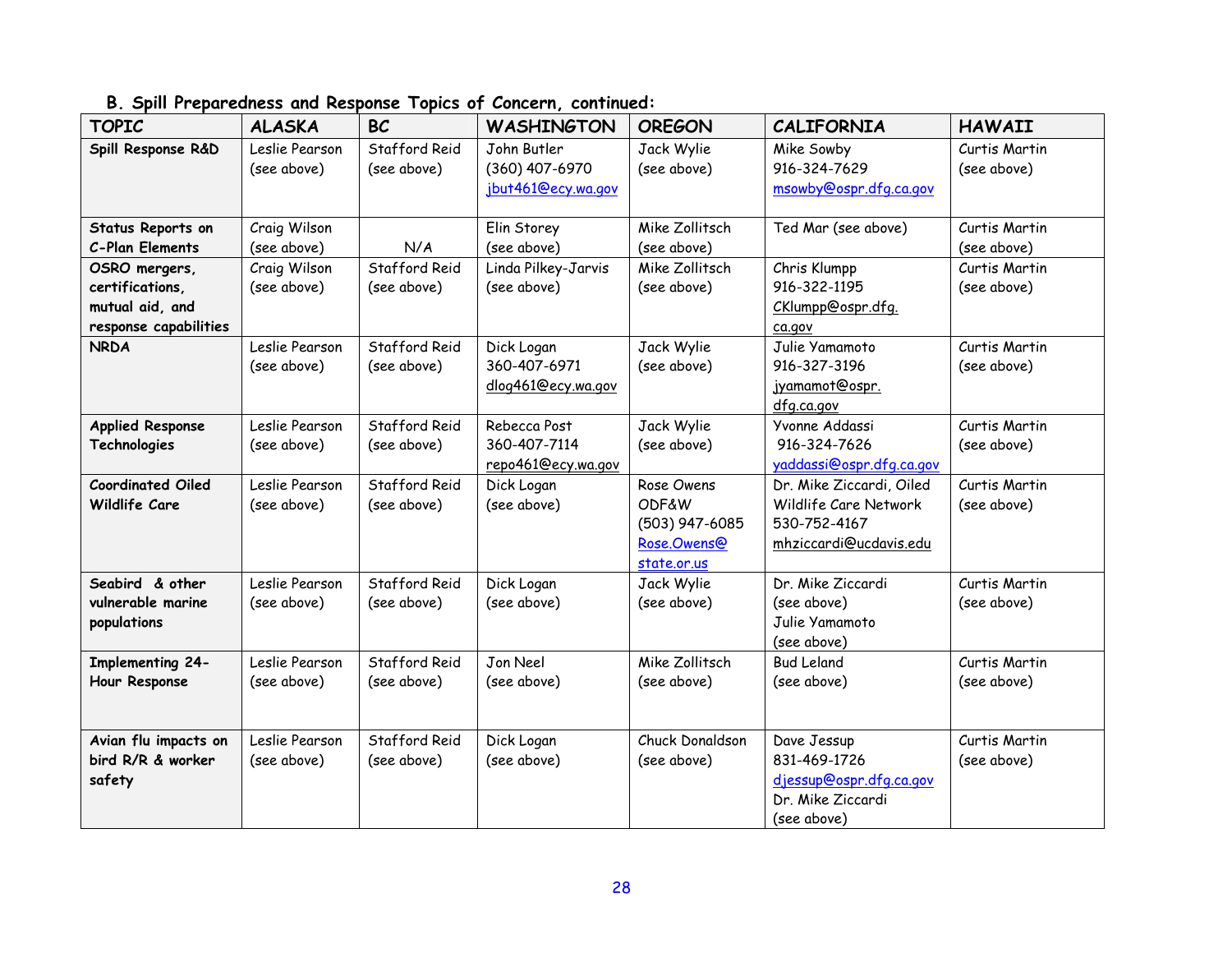# **ATTACHMENT D 2006 - 2007 WORKPLAN TIMELINE & GLOSSARY**

| <b>Work Product</b>                                                   | <b>Primary Responsibility</b>            |
|-----------------------------------------------------------------------|------------------------------------------|
| BY FALL COORDINATING COMMITTEE 2006                                   |                                          |
| Compile Pipeline Regulations Table<br>$\bullet$                       | EC                                       |
| Initiate work on WCOVTRM status review                                | USCG, CCG/TC, OSPR, EC                   |
| Convene POSPET meeting<br>$\bullet$                                   | EC & POSPET Chair                        |
| Work with AWO to endorse tug BIPS<br>٠                                | EC & WDOE                                |
| Designate agency to sponsor Investigator Training Course<br>$\bullet$ | Coordinating Committee                   |
| <b>Initial Clean Pacific tasks</b><br>$\bullet$                       | EC & Coordinating Committee              |
| Work w/GOM states to clarify states' roles in<br>$\bullet$            |                                          |
| Incidents of Nat'l Significance                                       | EC& Coordinating Committee               |
| BY WINTER COORDINATING COMMITTEE 2007                                 |                                          |
| Draft reports on status of WCOVTRM<br>$\bullet$                       | USCG, CCG/TC, OSPR, EC                   |
| Provide Midterm Report to Task Force Members<br>$\bullet$             | EC                                       |
| Plan Pipeline Roundtable<br>$\bullet$                                 | EC & Coordinating Committee              |
| Host Investigator Training Course<br>$\bullet$                        | <b>TBD</b>                               |
| Review/update MA Agreements & plan exercise<br>$\bullet$              | EC & Coordinating Committee              |
| Clean Pacific program planning                                        | EC & Coordinating Committee              |
| Continue efforts to clarify state roles<br>٠                          | EC & Coordinating Committee              |
|                                                                       |                                          |
| BY SPRING COORDINATING COMMITTEE 2007                                 |                                          |
| Submit WCOVTRM report to CC & WCOVTRM Workgroup<br>٠                  | EC                                       |
| Host Roundtable on Pipeline Issues<br>$\bullet$                       | EC & Coordinating Committee              |
| Convene POSPET meeting<br>٠                                           | EC & POSPET Chair                        |
| Review/discuss Annual Work Plan concepts<br>$\bullet$                 | EC & Coordinating Committee              |
| Request 2007 Legacy Award nominations<br>$\bullet$                    | EC                                       |
| Mutual Aid exercise<br>$\bullet$                                      | EC & Coordinating Committee              |
| Final Clean Pacific planning<br>٠                                     | EC & Coordinating Committee              |
| BY SUMMER COORDINATING COMMITTEE 2007                                 |                                          |
| Report on pipeline regulations & programs                             | EC & Coordinating Committee              |
| Produce 2006 West Coast spill data report<br>٠                        | ADEC, Workgroup, EC                      |
| Produce final WCOVTRM report & recommendations<br>$\bullet$           | USCG, CCG/TC, OSRP, EC                   |
| Produce 2007 Annual Report w/2006 Data<br>$\bullet$                   | EC & Coordinating Committee              |
| Adopt 2006-2007 Annual Work Plan<br>$\bullet$                         | <b>Task Force Members</b>                |
| Review Legacy Award nominations, choose winners<br>$\bullet$          | EC, CC, TFMs                             |
| (Legacy Awards to be given at Clean Pacific 2007)                     |                                          |
| ONGOING or AS NECESSARY                                               |                                          |
| Maintain & improve Database and collects data<br>$\bullet$            | ADEC, Workgroup, EC                      |
| Conduct Remote Sensing Technology Project<br>$\bullet$                | OSPR, Coordinating Committee, EC         |
| Monitor Places of Refuge Annex implementation<br>$\bullet$            | EC & Coordinating Committee              |
| Monitor HSC adoption of BIPs as SOCs<br>$\bullet$                     | EC & Coordinating Committee              |
| Track double hull conversion rate of TAPS tankers<br>$\bullet$        | <b>WDOE &amp; Coordinating Committee</b> |
| Track trends in CAIP inspections<br>$\bullet$                         | EC & Coordinating Committee              |